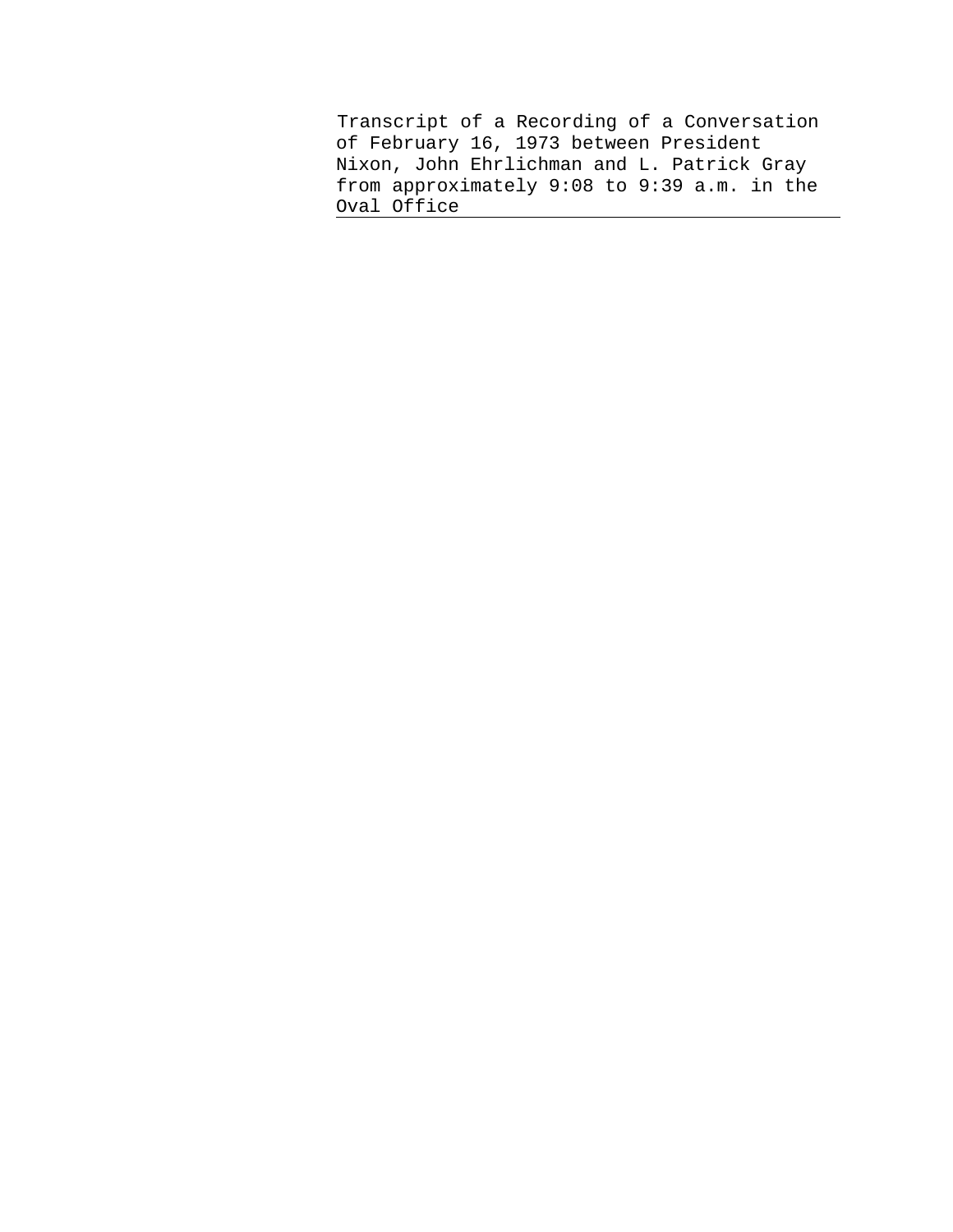Transcript of a Recording of a Conversation of February 16, 1973 between President Nixon, John Ehrlichman and L. Patrick Gray from approximately 9:09 to 9:39 a.m. in the Oval Office 

Unintelligible.

| President:  | Hi. How are you.                                 |
|-------------|--------------------------------------------------|
| Gray:       | Mr. President. How are you sir?                  |
| President:  | How are you? Nice to see you.                    |
| Gray:       | You look great.                                  |
| President:  | Fine. How're you feeling?                        |
| Gray:       | Good.                                            |
| President:  | Fine.                                            |
| Gray:       | Mean, nasty.                                     |
|             | (Laughs)                                         |
|             | (Unintelligible)a bit happy                      |
| Ehrlichman: | That's cause I got you up early this<br>morning? |
| Gray:       | A little bit early.                              |
| President:  |                                                  |
| Gray:       |                                                  |
| President:  |                                                  |
| Gray:       |                                                  |

**RESTRICTED-"D"**

President: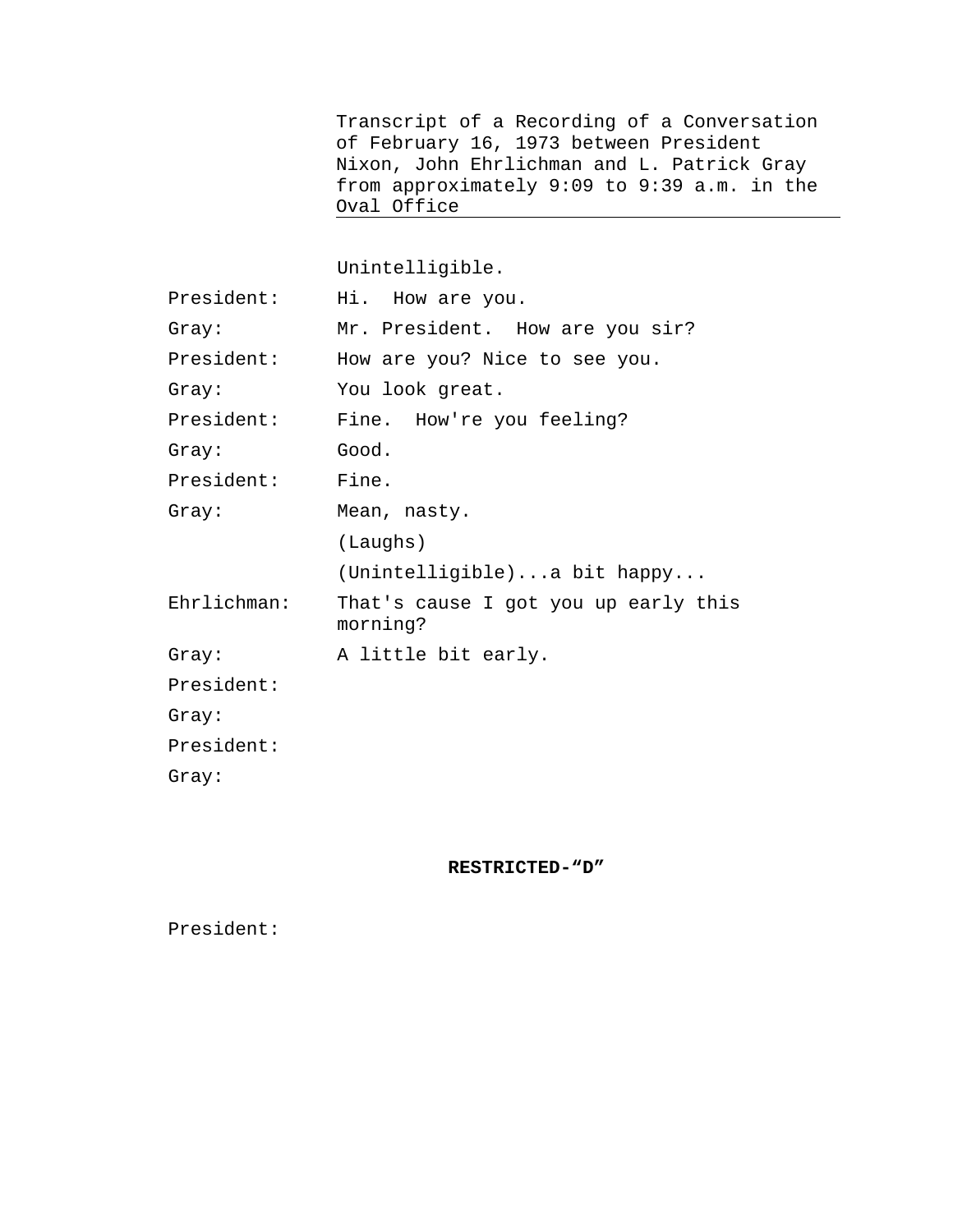February 16, 1973 2 from 9:08 - 9:39 a.m.

President:(cont.)

## Gray: **RESTRICTED-"D"**

- President: Let me ask a couple of other things, uh, having to do with, uh, whether we decide here, uh -- as you probably are aware, uh, what this, if you were to be nominated, and uh, I think, of course, I've talked to John Mitchell, about this, (unintelligible). Uh, you, obviously open up, before a different committee than the Ervin Committee, the whole Watergate thing. Now the question is, uh, whether you feel that that, uh, that, that you can handle it, whether that's a good thing, bad thing and so forth -- what I mean is, the Watergate committee, even though it has these, (unintelligible) and three wonderful jack-asses on it and so forth. It will be bad enough there, your committee would have Kennedy, and Tunney on it.
- Gray: Right.
- President: They'd like to make, uh, uh, make quite a deal about the thing. What I'm getting at is this, uh, I'm not concerned about the substance, about the facts coming out. I am, all I'm, all, I'm thinking is,-.uh, whether it's to the interest of everybody concerned to have, uh, the uh, man who is to be nominated for Director of the Bureau be badgered and so forth on whether it's good for us to have that story told twice before two con7tittees, uh, et cetera. So,uh, why don't you give me your judgment on that. You must have thought about it.

Gray: Oh, yes.

President: You must have thought also of the kind of a story you'd have to tell when you'd be examined on it. Without being limited to Watergate, they would probably ask you about such things as, do you know about any other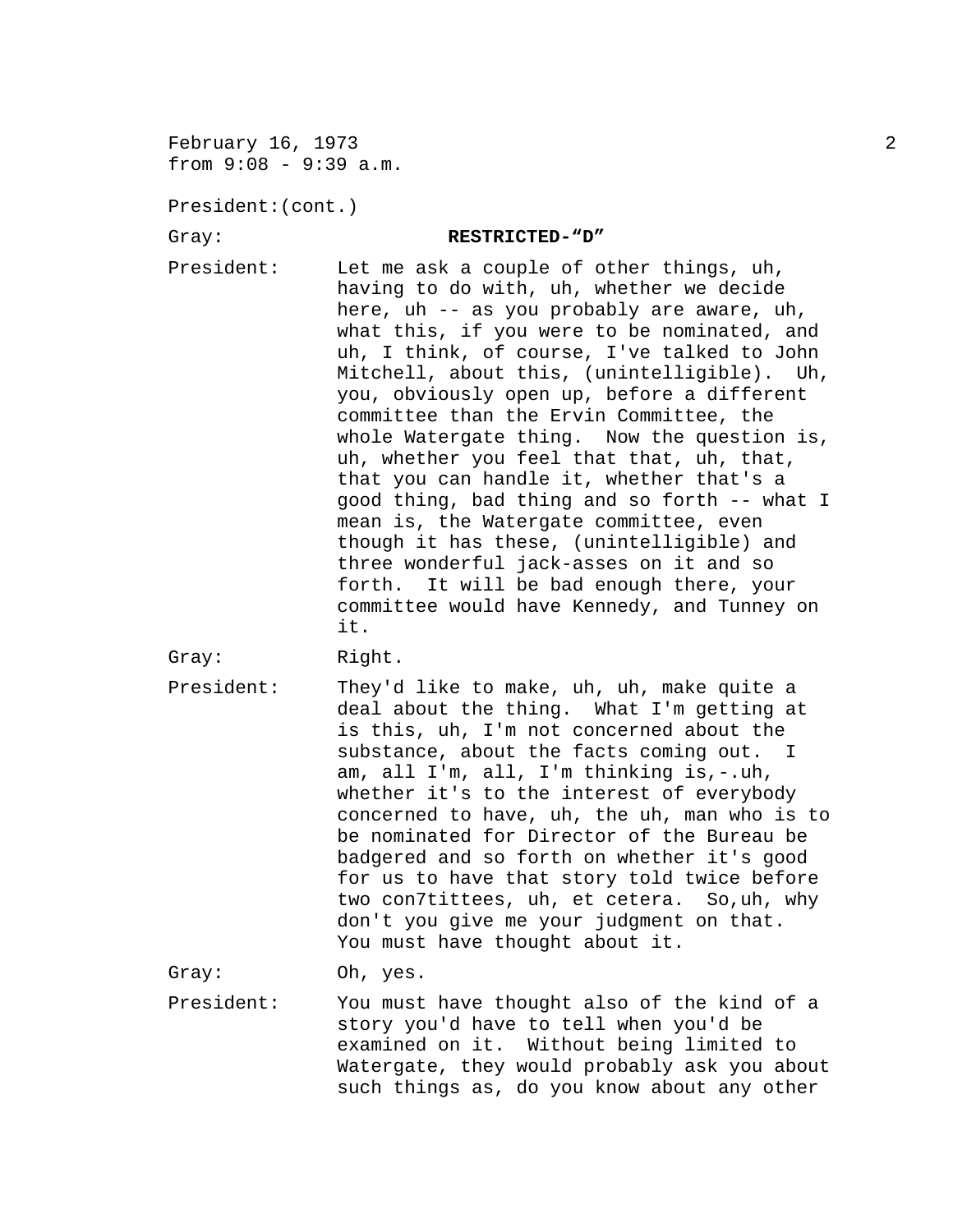February 16, 1973 3 from 9:08 - 9:39 a.m. President: things that the Bureau's done, have you (cont.) got into this domestic wiretapping, where incidentally, parenth--, parenthetically, whatever you're hearing, it's time to start getting out the truth there which is, is, heighten the evidence that is on hand. It's the Robert Kennedy Administration, Justice Department, when there were over a hundred a year. It's been cut down to a very small amount. Then, I would be not that defensive about it. I'd say, yes, we have to do it because, uh, this involves the possibility of, uh, violent groups that we've got this what happened to Wallace, (unintelligible) judicial.judgment. Ehrlichman & President: (Unintelligible)... Ehrlichman: He can tell a strong story. President: Yeah, say, look, what do you want us to do about this? Do you want to let people get shot? **RESTRICTED-"B"** Ehrlichman: I think the Bureau's been very stupid, I must say, and also... Gray: We, uh... President: All this domestic wiretapping, it isn't just, uh, it's anything to do with the United States and so forth and of course you can (unintelligible). **RESTRICTED-"B"** it has to do with national: security uh, the, there're a hell of a lot of people, these violent groups, who would threaten these uh, the Jews and all the others around, the Arabs. Gray: Um - hum. President: Either one, either side, you know, there's this violent Jewish Committee that wants to kill the Arabs and the Arabs want to kill the Jews and Christ, they're--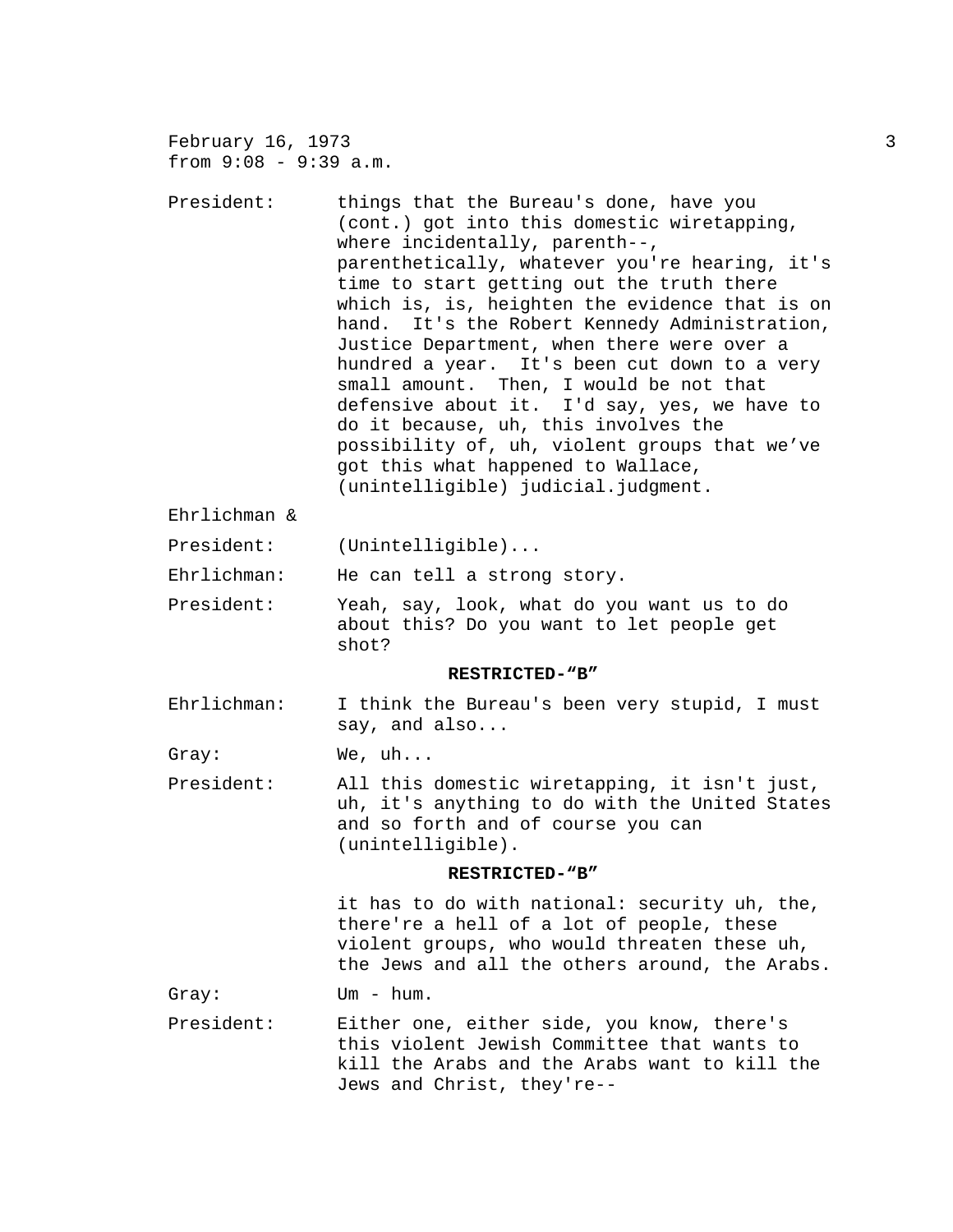February 16, 1973  $\overline{a}$ from 9:08 - 9:39 a.m.

Ehrlichman: Terrorism is, a tragic problem.

President: Terrorism, hijacking is another thinq. 7~nd you've got to get Into that. Right. Some of that requires wiretapping. Higher and your authority, your, your responsibility in hijacking, your responsibility for, uh, this. I think that you've got to get, and I want, John and me for next time. (unintelligible) I'm already hitting. I don't believe we should be defensive. First of all, we're doin' less. Second, it's uh, it's, uh, it's extremely necessary. We must not be denied the right to use the weapon. The idea that we're wiretapping a lot of political groups is bullshit.

Gray: That's right and that, simply not --

President: Let's, let's get back to the fundamental part of it.

Gray: It's, it's the other

- President: You know the, you know the, you know the mood of the Congress, as you know they're, they're panicked, depressed, by Watergate and so forth. What should we do, would it hurt or help for you to go up there and be mashed about that?
- Gray: Uh, I think probably, Mr. President, I'm the man that's in the best position to handle that thing.

President: Why?

Gray: Because I've consistently handled it from the outset, before Judge Sirica's order came to play, when we were talking only procedure not substance, and I handled all kinds of questions from all kinds of press people and then when Sirica shut the valve, why I had to shut up, even on, uh, things procedural. I've been intimately connected with it. I've been responsible for quite a bit of the uh, decision-making insofar as the Federal Bureau of Investigation is concerned. I feel that I would have taken a greater beating had not the Ervin Committee been established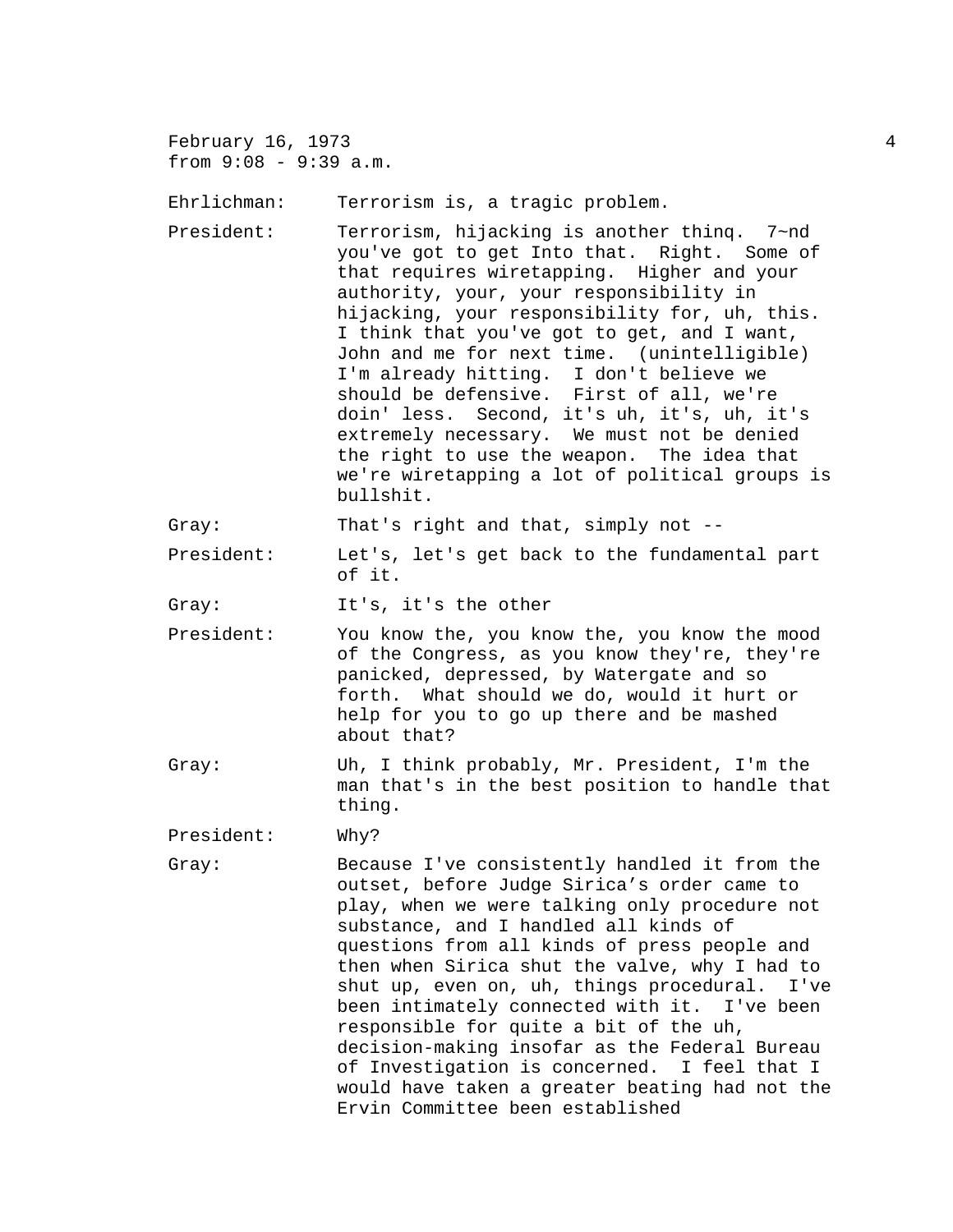February 16, 1973 5 from 9:08 - 9:39 a.m.

Gray: The and this is always a possibility there

- (cont.) that you're not going to get too much flack before Judiciary. I think you'd, I think I'm going to take the, uh, expected heat from, uh, Kennedy, Bayh, Hart, Tunney, that group, uh, but I don't think it's going to be nearly as severe as it would have been had not the Ervin Committee been established. I think that's where it's all gonna, uh, hang out and I'm not ashamed for it to hang out because I think the Administration has done a hell of a fine job in going after this thing and I think we're prepared to present it in just that light. Now if you bring somebody else in, uh, you can be attacked, uh, as, uh, ducking the issue, trying to put a new boy in so he can go up there and say, "I didn't have anything to do with this. This happened on Gray's watch. Get him back here and let him talk about it." I think it's a thing we ought to meet head on, on every front.
- President: (Unintelligible) Let, let me say, what, what, what kind of story could you tell when they say you, that you didn't go into, that we had a very intensive investigation, we ran down all leads, who'd you talk to, yes we, we questioned at very great length, took sworn statements.

Ehrlichman: Did you swear in statements?

Gray: Yes, yes, we did.

- President: And that members of the White House staff-why didn't you question Haldeman? What do you say to that?
- Gray: Perfectly good reason we didn't question Mr. Haldeman. Because no agent, even the case agent right at the lowest level, felt that any trail led to Mr. Haldeman. He did .not recommend that a lead be set out to interview Mr. Haldeman. The field supervisor did not. The circulation charts did not. The Bureau supervisor did not...

President: It did, leads did lead to others?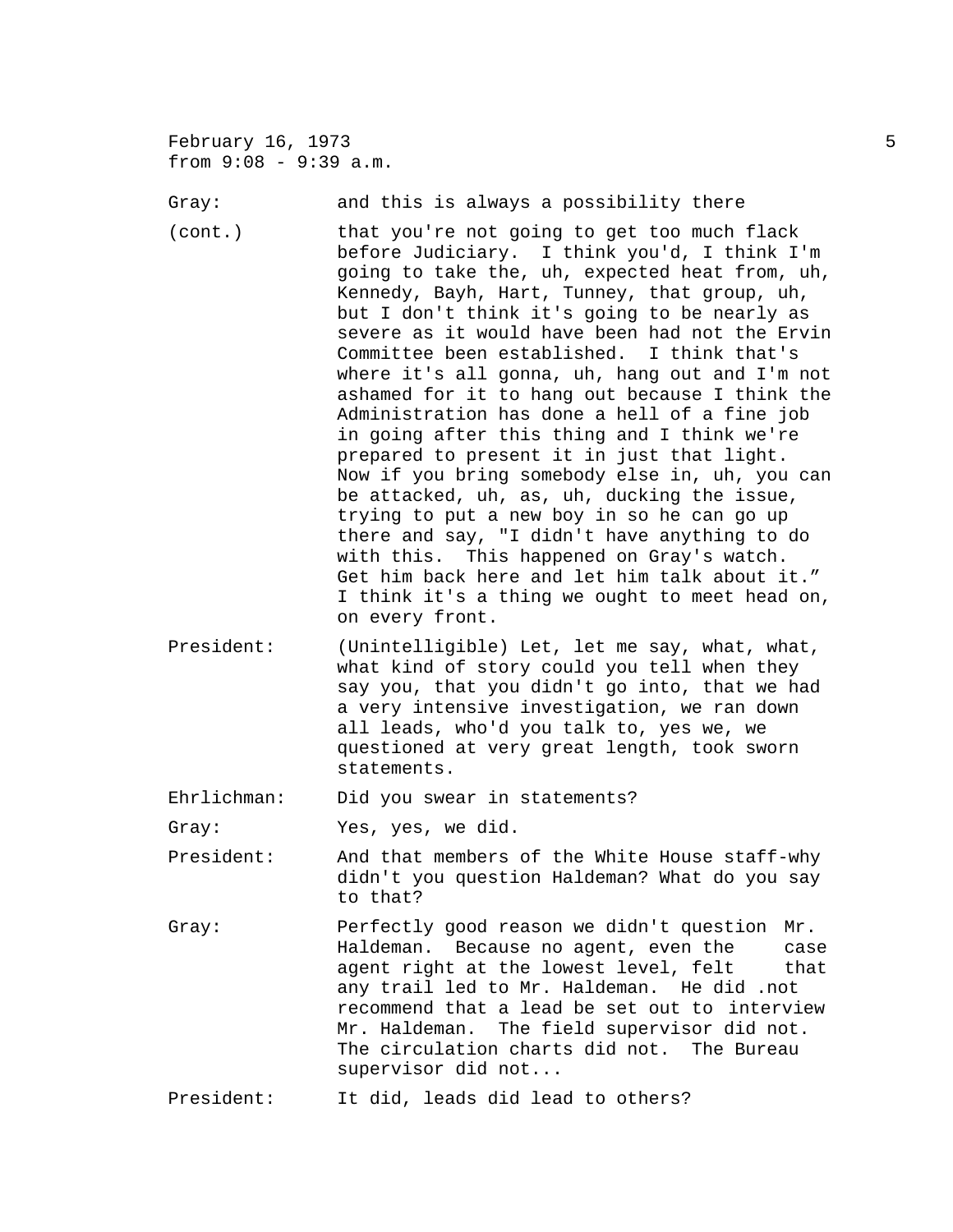February 16, 1973 6 from  $9:08 - 9:39$  a.m.

| Gray:       | it did lead to others.                                                                                                                                                                                                                                                                                                                                                                                                                                                                                                                                                                                                                                                                                                                   |
|-------------|------------------------------------------------------------------------------------------------------------------------------------------------------------------------------------------------------------------------------------------------------------------------------------------------------------------------------------------------------------------------------------------------------------------------------------------------------------------------------------------------------------------------------------------------------------------------------------------------------------------------------------------------------------------------------------------------------------------------------------------|
| President:  | (Unintelligible) and so forth.                                                                                                                                                                                                                                                                                                                                                                                                                                                                                                                                                                                                                                                                                                           |
| Gray:       | And we went after them.                                                                                                                                                                                                                                                                                                                                                                                                                                                                                                                                                                                                                                                                                                                  |
|             | (unintelligible)                                                                                                                                                                                                                                                                                                                                                                                                                                                                                                                                                                                                                                                                                                                         |
| Ehrlichman: | This is one I had                                                                                                                                                                                                                                                                                                                                                                                                                                                                                                                                                                                                                                                                                                                        |
| President:  | You questioned Mitchell.                                                                                                                                                                                                                                                                                                                                                                                                                                                                                                                                                                                                                                                                                                                 |
| Gray:       | Sir? Yes, sir.                                                                                                                                                                                                                                                                                                                                                                                                                                                                                                                                                                                                                                                                                                                           |
| President:  | Yeah, Mitchell was questioned.                                                                                                                                                                                                                                                                                                                                                                                                                                                                                                                                                                                                                                                                                                           |
| Gray:       | Oh, thank you.                                                                                                                                                                                                                                                                                                                                                                                                                                                                                                                                                                                                                                                                                                                           |
| President:  | You questioned Stans and so forth.                                                                                                                                                                                                                                                                                                                                                                                                                                                                                                                                                                                                                                                                                                       |
| Gray:       | Yes, we, Stans, three times, Mitchell once.<br>Bob Haldeman not at all. I'm not really<br>afraid of that thing because I called those<br>agents in at the end of that first week and<br>Just gave them unshirted hell and told them<br>to go and go with all the vim and vigor<br>possible. I furthermore called Larry<br>O'Brien that Saturday morning and I said,<br>"Mr. O'Brien, I hear there're some rumors<br>around this town that the FBI is not, uh,<br>pursuing this with vigor." And, he said,<br>"No, oh no," he said, "Let me assure you<br>we're very happy with what you're doing."<br>So, I'm gonna lay that on their backs and<br>other things like that. I, I don't, fear<br>that investigation at all, Mr. President. |
| President:  | What else do you think, they will raise?<br>Morale in the Bureau, and so forth and so<br>on?                                                                                                                                                                                                                                                                                                                                                                                                                                                                                                                                                                                                                                             |
| Gray:       | Well, I think they'll do that but I think we<br>can shoot that down easily because I've got<br>all kinds of, uh, letters from the field<br>that I wouldn't let come to you. I stopped<br>them. They tried to, uh, respond to this<br>criticism that morale is bad. It's actually<br>higher than it's ever been in the Bureau.                                                                                                                                                                                                                                                                                                                                                                                                            |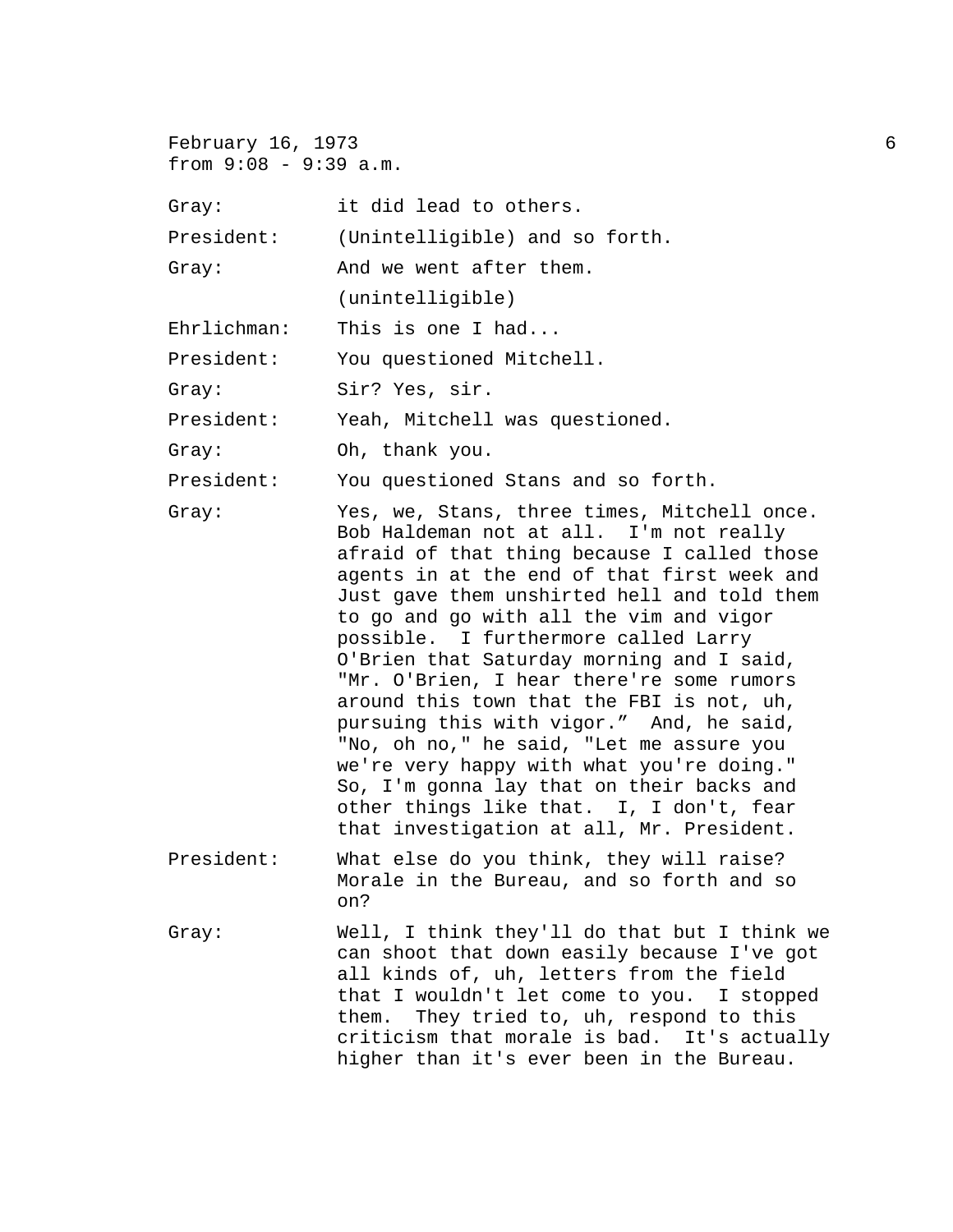February 16, 1973 7 from  $9:08 - 9:39$  a.m. President: What other situation, for example, uh, you see, you haven't been able to do anything or have you, up to this point, about the leaks, (noise) you know are all coming from the Bureau, that the whole story, we've found is coming 'from the Bureau. Gray: Well, I'm not completely ready to buy that, Mr. President. We have done something. I've been wiping people out of there, you know, like the Assyrian on the foe. I wiped out a whole division. President: (Unintelligible) Do we have, do we have any question about that leaks, those leaks coming from the Bureau? Gray: No. Ehrlichman: Yeah, Pat and I talked about that, (unintelligible) President: That isn't what our, that isn't what our, our, our Time magazine guy says, he's got a direct channel to the Bureau. Ehrlichman: That's right. Gray: Well, he probably has. Sandy Smith used to talk to a lot of guys in the Bureau and I won't talk to the S.O.B. anymore because if he lays the cards down. President: This is very high. Gray: No. We laid the cards on the table and that's low-- three times, right. Laid 'em right out there. Gave the same cards to Newsweek and each one wrote, wrote differently and I just said no more to this clown and I won't, I won't deal with him. President: Well. Ehrlichman & President: (Unintelligible) Ehrlichman: There is no two ways about it...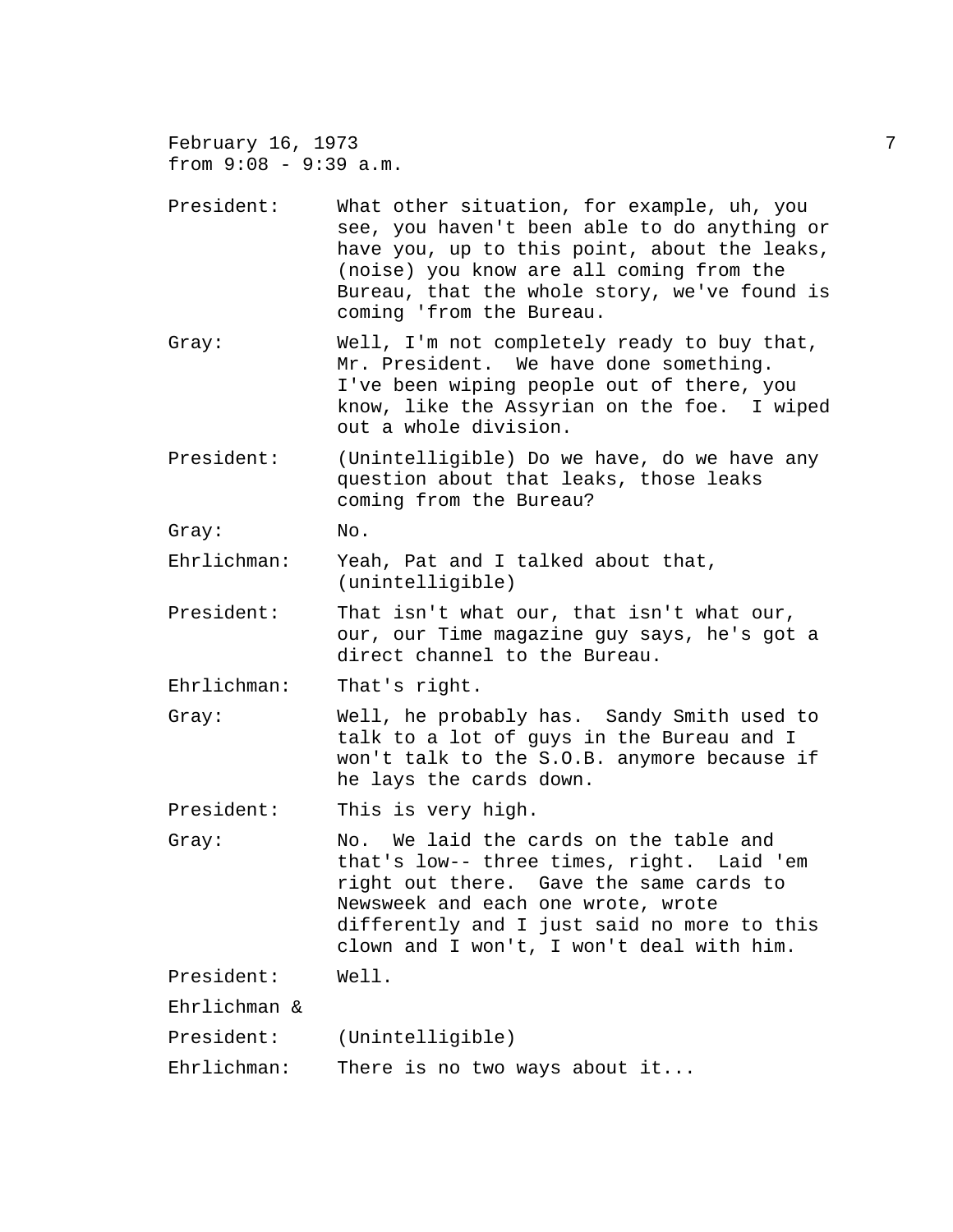February 16, 1973 8 from 9:08 - 9:39 a.m. President: Smith has written stuff that is true, right out of the Bureau... Ehrlichman: There, there is no... Gray: ...right out of the Bureau. Ehrlichman: ...question, about their getting... President: Yeah... Ehrlichman: the uh, uh, the, the information... President: Yeah. Ehrlichman: ...off the 703's or whatever those forms are,... President: Yeah. Ehrlichman: ...the investigation summary forms. President: So they-- Gray: 302's? President: Yeah. Ehrlichman: And, uh... President: Because, I would say if they were false, then I would just say it was time to... Gray: There're some things... President: ...bring those things to an end. But this is a case where they have true information and I say well damn it, somebody from the Bureau. Do you think Petersen's office puts it out? Gray: Uh, Mr. President, You have to realize that other people than, than we get the 302's and I have put some pretty strong controls on our dissemination and our accounting. And, I don't say that it's not possible it can come from the Bureau, it is possible.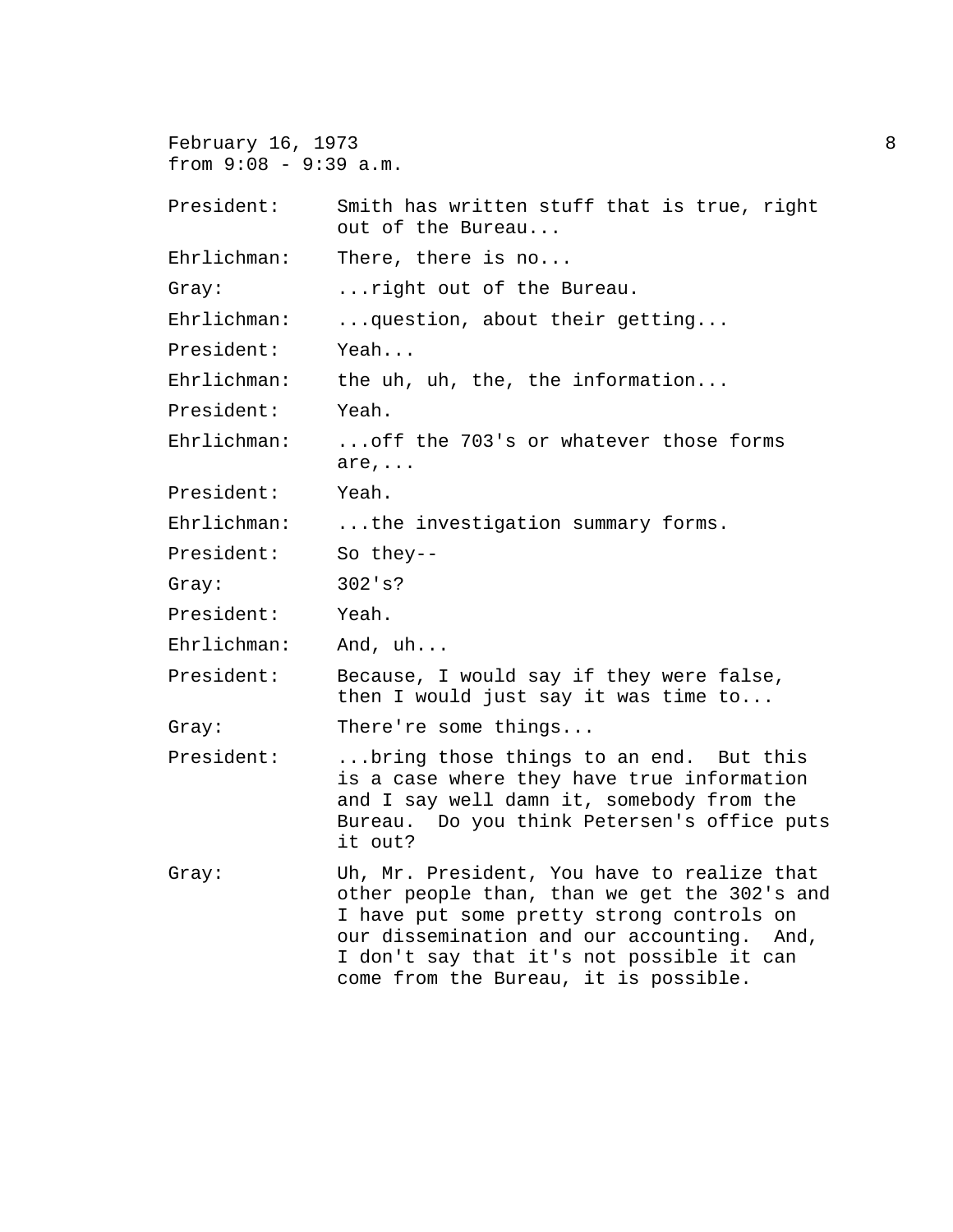February 16, 1973 9 from 9:08 - 9:39 a.m.

President: Well, let me ask you this, for example, did you follow through on the, uh, directive which I understand was given that everybody in the Bureau was to take a lie detector test as to whether, uh, what part they played in the wiretapping of my plane in 1968, has that been done?

Gray: No, no that directive was not given out.

President: Well, it's given now.

Gray: Yes sir.

President: Yeah. Now, uh, what, what happened there, who dropped the ball on that?

Ehrlichman: I don't know, of it, Mr. President.

Gray: Do...

- President: Yeah. There, that charge has been around, whether it's true or not, I don't know but, uh, that is to be, uh, that has to be, that has to be, uh, the Washington Star has the. straight story, uh, uh, Johnson killed it in the Star, uh, but it has to be checked out, just for the, for the,-for the integrity of the Bureau.
- Gray: I checked out some of the allegations that John Dean gave me on I guess the book's name is and what they were doing on Anna Chennault and how they tried to uh,  $uh--$
- President: But there was a wiretap, there was a phone wiretap for sure and there was an allegation that...

Gray: On your plane, sir?

President: Hoover told me...

Gray: Mm.

President: ...that the Bureau tapped my plane...

Gray: Um hum.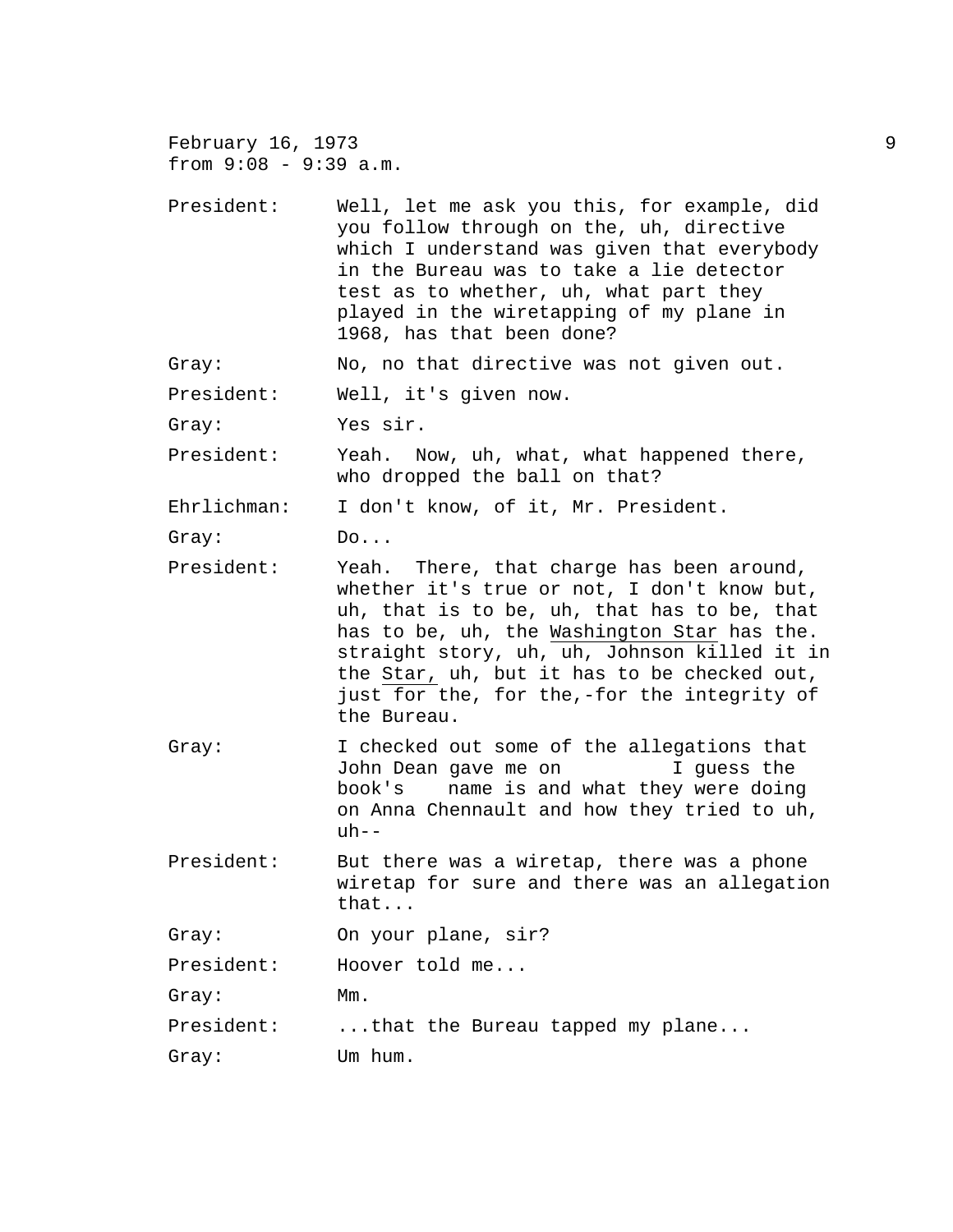February 16, 1973 10 from 9:08 - 9:39 a.m. President: ...in 1968 and he told Mitchell the same thing. Gray Um hum. President: Now I want everybody in the Bureau who has anything to do with wiretapping at that time questioned and given a lie detector test. Gray: Um hum. President: ...not because I'm telling you this but because the allegation's been made and the Star's been running the story... Gray: Right. President: ...and we wanta knock it down. Don't you believe you should? Gray: Oh, sure. But I haven't President: (Unintelligible) Gray: I didn't have any directive like that, I had some questions from, uh, from John Dean about Anna Chennault and company. President: I understand. I'm not making charges, but I do know that that has come up. All we do is to play it very... Gray: I wouldn't put it past them to do it. President: I wouldn't put it Past Johnson. Gray: No. President: It's not trying to do him in but it is very important that it be known in the Star and I think the Star is working with one magazine, I don't know which one, that it be known, that that's being investigated, so that we just don't say, oh no, the Bureau didn't do it. I know the, uh, I know the Bureau's sensitivity on that, but, uh, are the same people that do wiretapping for the Bureau now, are they the same ones you had in '68?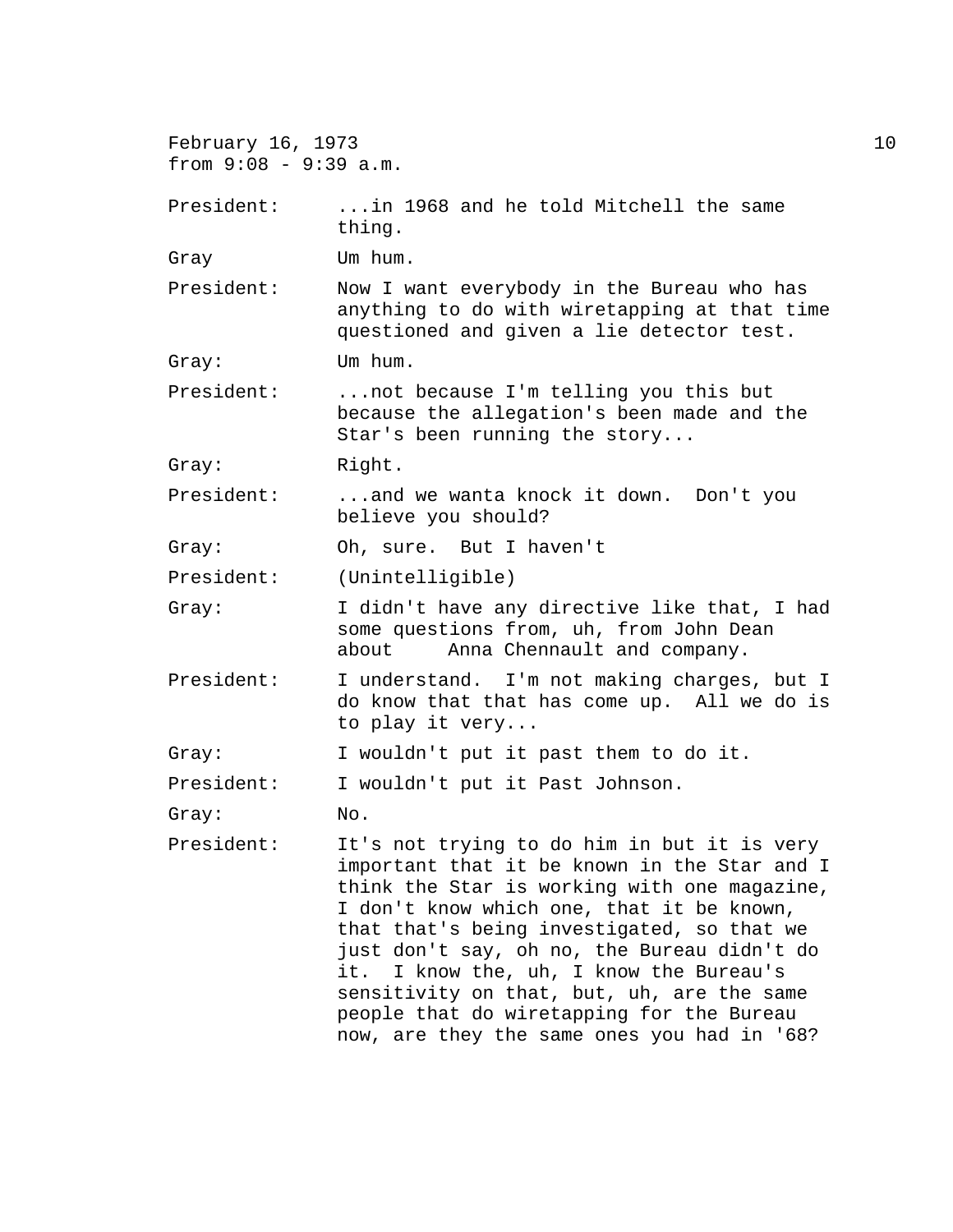February 16, 1973 11 from 9:08 - 9:39 a.m. Gray: We think, uh, we think, Mr. President, that if such an order came, it came to Deke De Loach from Lyndon Johnson and that it... President: Well, then, De Loach must be brought in and put on a... Gray: Yeah, if Deke got it, he gave it. President: All right, he used to have it, he's gonna lie detector also. Gray: Um hum. President: He's out, I know, but he's still gotta take one. I mean, this has gotten -- I want this -- don't you agree, John? We've got to get to the bottom of the damned thing. Gray: Well, I wanta, you know... President: I'm not gonna be in here denying it from here unless the Director of the FBI tells me that it's been checked. Gray: Right. President: The FBI cannot be above, uh, the law on this thing. Gray: Oh, I know it, no, if this was done we've gotta look into it and if, even if the allegation is there we've gotta look into it. Ehrlichman: Was Felt there in those days? Gray: No. He was not at, uh, -- he may have been in the Bureau, I shouldn't answer that too quickly. President: Who, would you put, uh, who, who do you think would be a fault of either the second man over there. Uh... Gray: I think, I think, Mr. President, that, uh, my, my recommendation to you now would be to continue Felt but-I think what I've got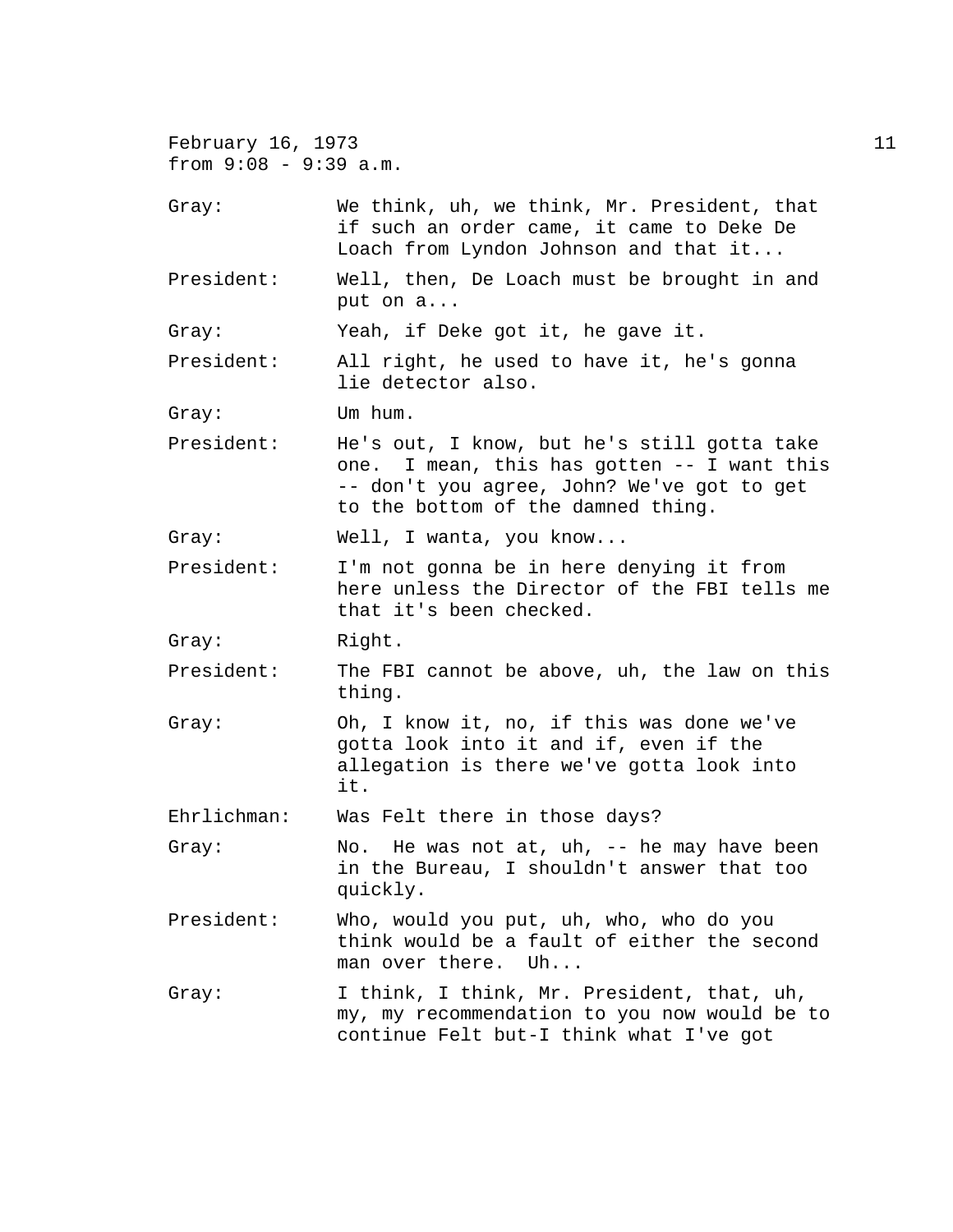| February 16, 1973<br>from $9:08 - 9:39$ a.m. |                                                                                                                                                                                                                                                                                                                                                            | 12 |
|----------------------------------------------|------------------------------------------------------------------------------------------------------------------------------------------------------------------------------------------------------------------------------------------------------------------------------------------------------------------------------------------------------------|----|
| Gray:                                        | to do is, and which I'm in the process of                                                                                                                                                                                                                                                                                                                  |    |
| (cont.)                                      | doing, is come up wit-h an overall plan to<br>submit to you and you and I should discuss<br>that plan.                                                                                                                                                                                                                                                     |    |
| President:                                   | The only problem you have on Felt is that<br>the lines lead very directly to him, and I<br>can't believe it, but they lead right there<br>and, uh, and, uh --                                                                                                                                                                                              |    |
| Ehrlichman:                                  | Well, you know we've tried to trap him                                                                                                                                                                                                                                                                                                                     |    |
| Gray:                                        | (Unintelligible)                                                                                                                                                                                                                                                                                                                                           |    |
| Ehrlichman:                                  | the trap is, the trap is, set traps<br>around to see if we, to see if we can turn<br>something up and, uh, and uh -                                                                                                                                                                                                                                        |    |
| President:                                   | Well, why don't you get in the fellow that's<br>made the charge, then.                                                                                                                                                                                                                                                                                     |    |
| Ehrlichman:                                  | Well, maybe that's (unintelligible)                                                                                                                                                                                                                                                                                                                        |    |
| President:                                   | Of course he's, of course he's, he's not a<br>newsman, on the other hand.                                                                                                                                                                                                                                                                                  |    |
| Ehrlichman:                                  | No.                                                                                                                                                                                                                                                                                                                                                        |    |
| President:                                   | He's a lawyer                                                                                                                                                                                                                                                                                                                                              |    |
| Ehrlichman:                                  | That's right.                                                                                                                                                                                                                                                                                                                                              |    |
| President:                                   | $\ldots$ for Time.                                                                                                                                                                                                                                                                                                                                         |    |
| Gray:                                        | I know who he is, Mr. President.                                                                                                                                                                                                                                                                                                                           |    |
| President:                                   | $\ldots$ and, uh, well.                                                                                                                                                                                                                                                                                                                                    |    |
| Gray:                                        | I knew the reason, I knew the allegations<br>existed and I think, I think one thing Mr.<br>President, I would like to say to you,<br>because I believe I must say it to you,<br>those, those people over there are like<br>little old ladies in tennis shoes and<br>they've got some of the most vicious<br>vendettas going on and their gossip mill<br>is |    |
| President:                                   | In the (unintelligible)                                                                                                                                                                                                                                                                                                                                    |    |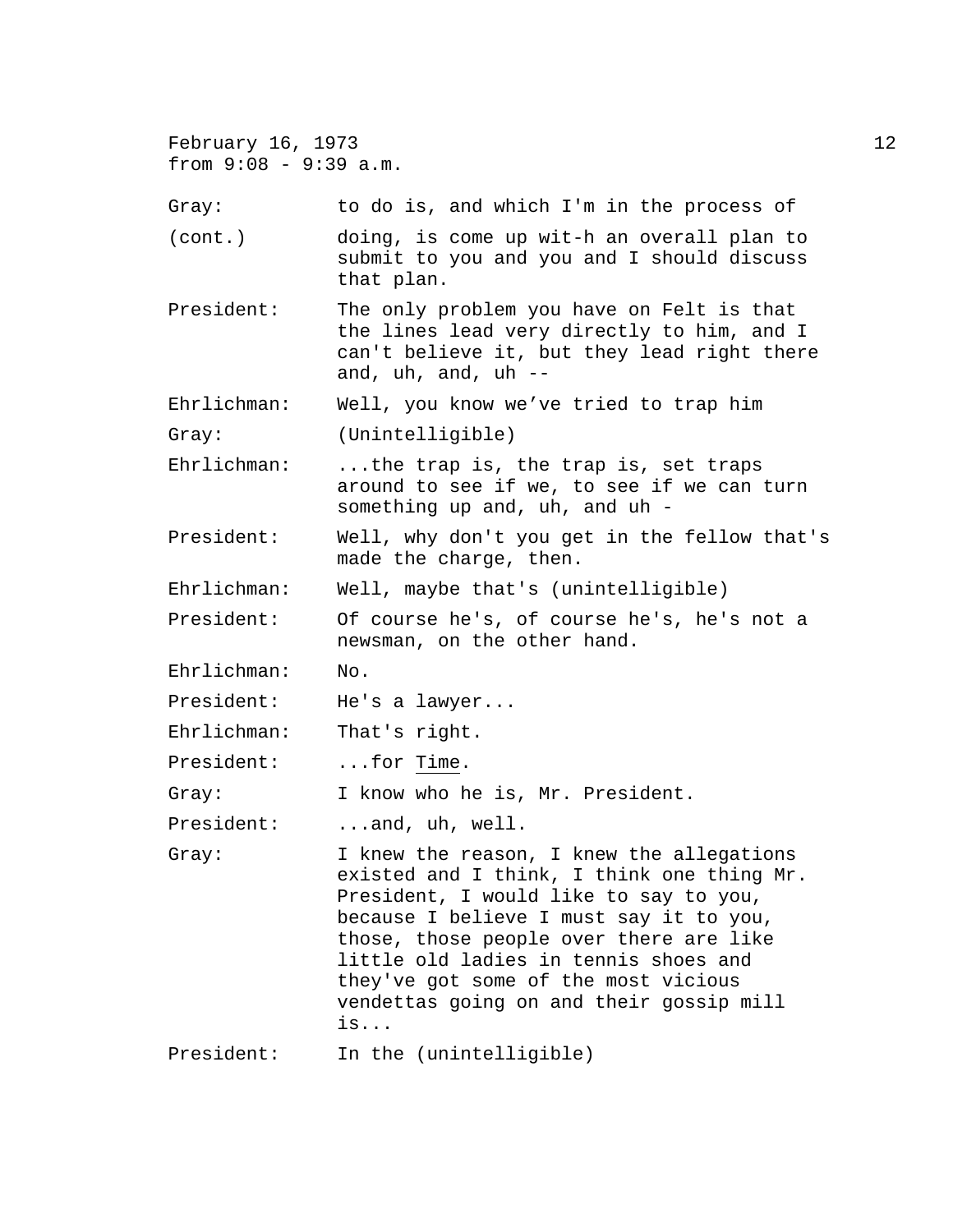| February 16, 1973<br>from $9:08 - 9:39$ a.m. |                                                                                                                                                                                                                                                                                                                                             | 13 |
|----------------------------------------------|---------------------------------------------------------------------------------------------------------------------------------------------------------------------------------------------------------------------------------------------------------------------------------------------------------------------------------------------|----|
| Gray:                                        | In the FBI.                                                                                                                                                                                                                                                                                                                                 |    |
| President:                                   | In the FBI.                                                                                                                                                                                                                                                                                                                                 |    |
| Gray:                                        | Sure, it's a, it's the damnedest                                                                                                                                                                                                                                                                                                            |    |
| President:                                   | It's eaves by eaves, hating everybody else.                                                                                                                                                                                                                                                                                                 |    |
| Gray:                                        | That's right.                                                                                                                                                                                                                                                                                                                               |    |
| President:                                   | I have been hearing -- what about this<br>fellow Sullivan, good, bad or indifferent?<br>Would you bring him back? Would that<br>(unintelligible)                                                                                                                                                                                            |    |
| Gray:                                        | I wouldn't bring him back, at all, I<br>wouldn't touch him at all.                                                                                                                                                                                                                                                                          |    |
| President:                                   | Why not?                                                                                                                                                                                                                                                                                                                                    |    |
| Gray:                                        | His first words when he came back to<br>Washington, in response to questions from<br>some of the people in the Domestic<br>Intelligence Division as to why he was here,<br>in two words, "For revenge." Bill Sullivan<br>was a very disappointed man when Hoover, uh,<br>put Deke De Loach in the position as<br>Assistant to the-Director. |    |
| President:                                   | He fired, I mean, yeah.                                                                                                                                                                                                                                                                                                                     |    |
| Ehrlichman:                                  | Hoover didn't like him.                                                                                                                                                                                                                                                                                                                     |    |
| Gray:                                        | Didn't like him and he began attacking<br>Hoover. Uh, the guy, the guy is too<br>nervous, he's, he's not articulate at all                                                                                                                                                                                                                  |    |
| President:                                   | Coming back to, coming back though to Felt,<br>uh, it would be very, very difficult to, uh,<br>have a Felt in that position without having<br>that charge cleared up.                                                                                                                                                                       |    |
| Gray:                                        | $I \ldots$                                                                                                                                                                                                                                                                                                                                  |    |
| President:                                   | And, incidentally, let me say this, this is,<br>this is also a directive, you should take a<br>lie detector test on him.                                                                                                                                                                                                                    |    |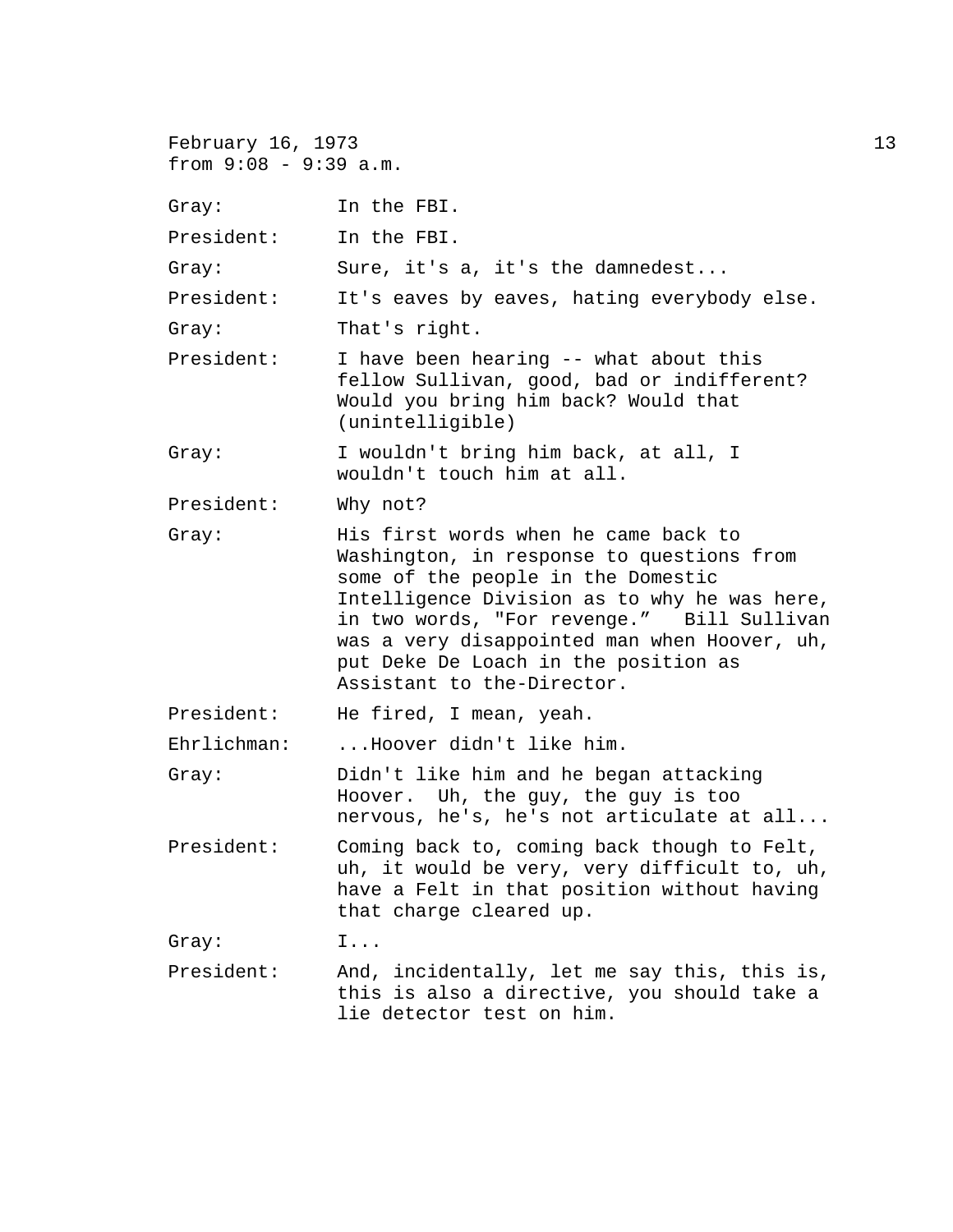February 16, 1973 14 from 9:08 - 9:39 a.m.

Gray: You want him...

Ehrlichman: (Unintelligible) accounts.

Gray: You want him...

President: You're willing for him, to take a lie detector test, aren't you?

Gray: Sure.

President: Why shouldn't he?

Gray: I've taken, uh, hell, I've...

Ehrlichman: Has he ever taken one?

Gray: I don't know.

President: Have him take one. Now, that charge has been made, John you prepare the questions, you know, that have been made. Has he talked to Time magazine? Uh, this and that and the other thing and he's to do it or he isn't going to get the job. That's the way it has to be. You see, the thing is that there's a lack of discipline over there at the present time. And we've, -- that's part of the problem, the morale, that's part of the problem with leaks.

Gray: In the FBI, Mr. President?

President: Sure, this stuff didn't leak when Hoover was there. I've never known of a leak when Hoover was there. I could talk to him in this office about everything. And the reason is that, it wasn't because they loved him, but they feared him. And they've got to fear the man at the top and that's why I'd get it again -- And Hoover'd lie detect those guys, I know that he, he even did it to Lou Nichols once, because of charges made he leaked. You've got to Play it exactly that way, you've got to be brutal, uh, tough and respected, uh, because, uh, the, uh, - we can't have any kind of a relationship with the Bureau, which is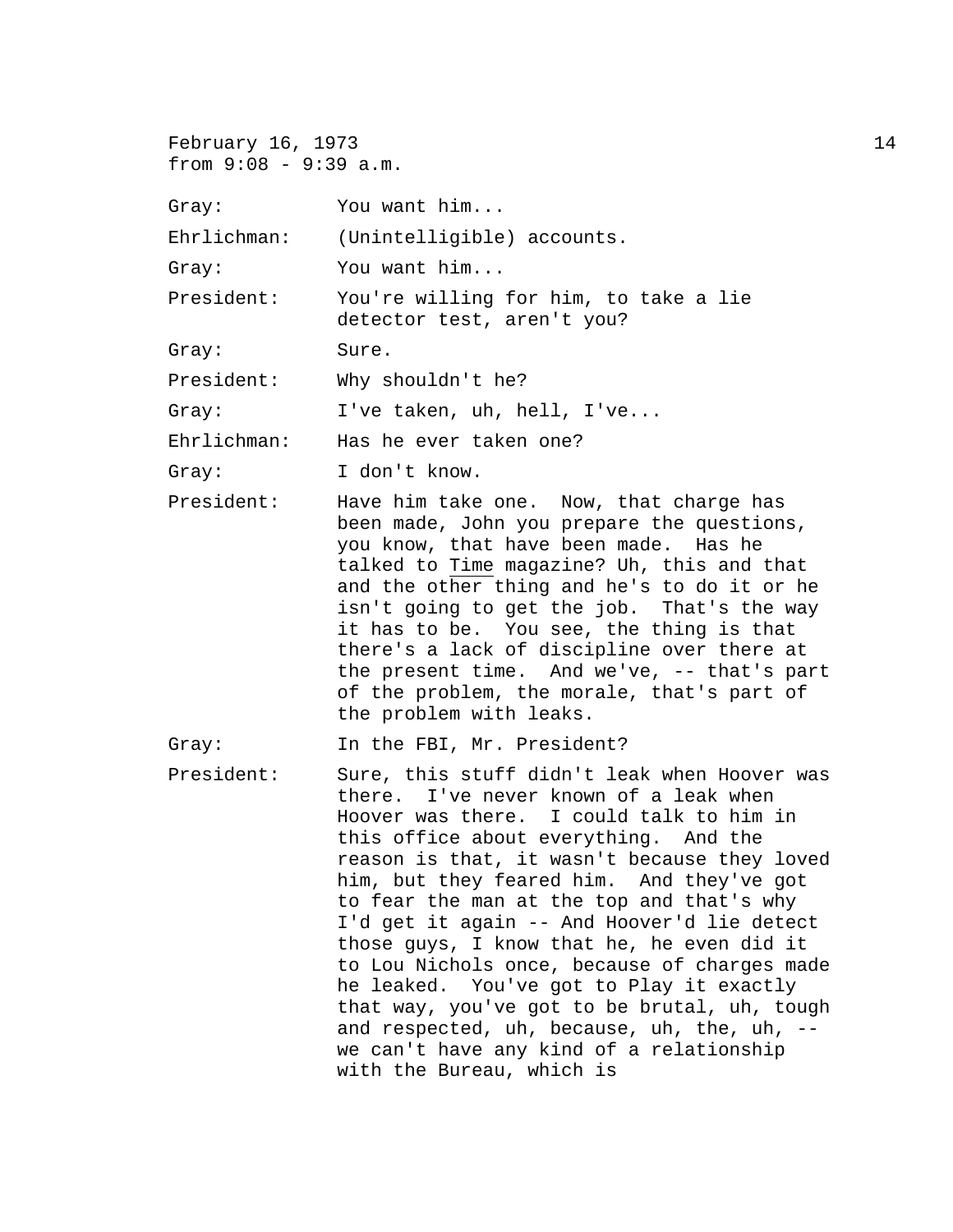February 16, 1973 15 from 9:08 - 9:39 a.m.

President: necessary, you know, here, we can't have

(cont.) any kind of a relationship unless we can trust it and I've, uh,...

Ehrlichman: That's right.

President: ...I used to have, and I, and I would expect with the, the Director in the future to have a relationship -- with Hoover, he'd come in about every month, he'd be there at breakfast or he'd come in here. He'd come in alone not with the Attorney General. I'd talk about things. I used to have him --my contact with him, it wasn't, you know he'd always said tht he didn't want me to designate one person he called, he called on things and, uh, raising hell about Helms and the Agency, CIA, and the State Department, and so forth. Much of it was extremely valuable but -- and it never leaked out of here, you know that he was giving me the stuff that he had. And he talked -- uh, Ehrlichman was my contact. Ehrlichman will be in the future, you've gotta have one man...

Grav: Um hum.

President: ...that will not talk...

Gray: Um hum.

President: I wouldn't think of having it to go, uh, but, uh, anybody else.

Ehrlichman: I could use Dean but he's too busy on other things so I...

President: John, the point is...

Ehrlichman: ...(unintelligible) rest.

President: ...The reason, Pat that the relationship of the Director, to the Director and President is like the relationship of the President and the Commander, uh, uh, and the Chairman of the Joint Chiefs.

Gray: Right, I understand.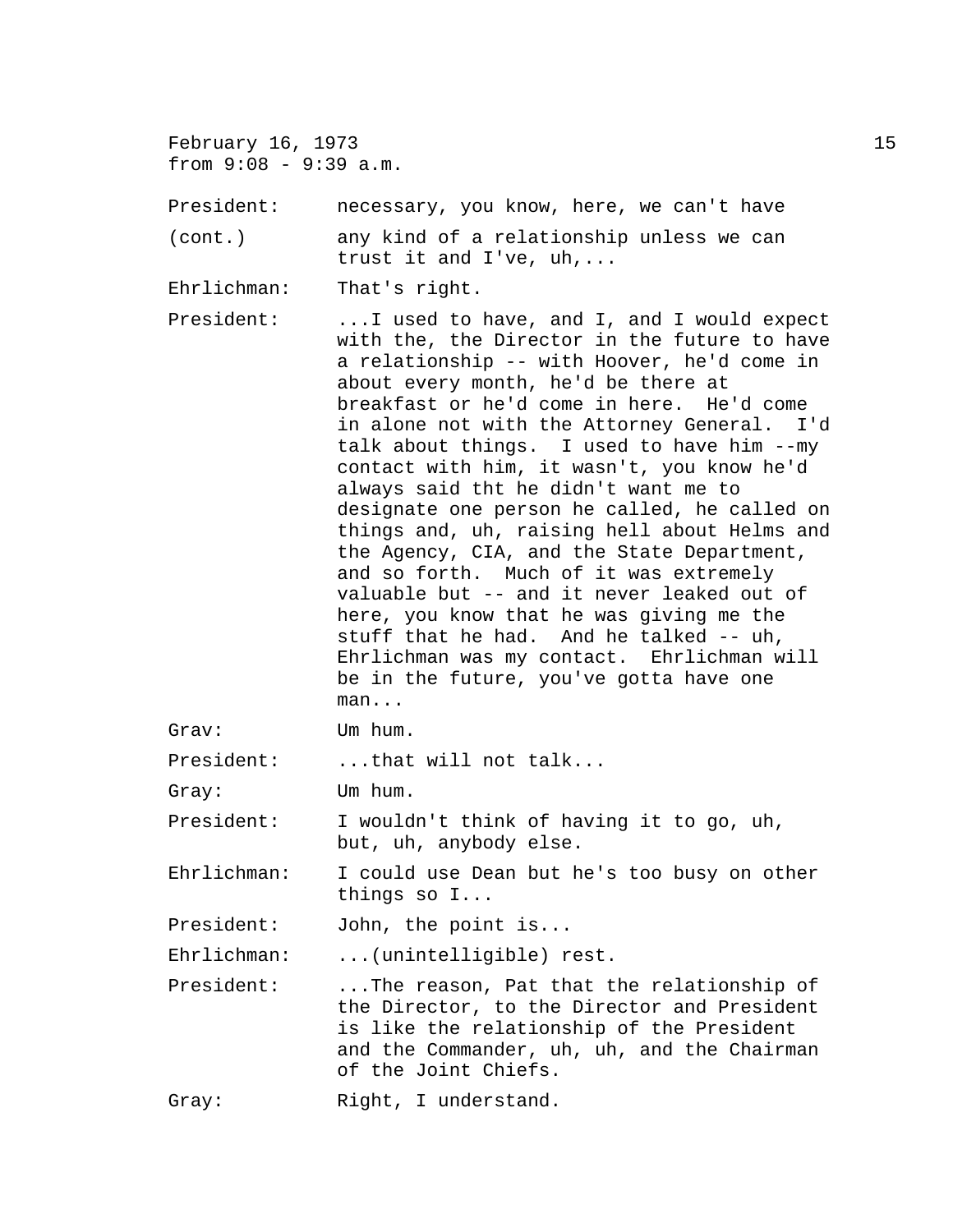February 16, 1973 16 from 9:08 - 9:39 a.m.

President: I, uh, as you know, uh, Mel Laird, uh, is, uh, very tough on that, but, uh, he didn't -- he always wanted to be in with the Chiefs, and uh, -- and, uh, just yesterday, two days ago, I brought Moorer over, didn't let anybody from the NSC staff come in. (unintelligible) Wasn't a hell of a lot we wanted to talk about that they couldn't have heard, but I didn't tell 'em. The reason was that I found this summer, for example, at a time when right after we had the May bombing, that I had put out several directives to continue to step up the bombing because I knew that this, that was about the time to do it, to put the pressure on to bring about the negotiation. And Moorer told me that he sent over at least twelve recommendations that never reached my desk because Laird didn't want to go forward on it. Now, goddamn it, this is not going to happen. Now, with the Bureau, it's the President that's the Director, not that you have the Attorney General as the Director. Now having said that, though, we can't do it, we cannot do it, unless there's total communication and total discipline in that Bureau. And, hell, I think if we pick up Time magazine and see that something's leaked out, either out of the Bureau I understand leaking out of the CIA, those goddamned cookie-pushers -- but if it leaks out of the Bureau, then the whole damn place ought to be fired. Really, it should, until, just move them all out to the field. I, I think you've got to do it like they did in the war, you say whenever you know, uh, you remember in World War II, uh, the Germans, uh, if they went through these towns and then one of their soldiers, a sniper hit one of them, they'd line up the whole goddamned town and say until you talk you're all getting shot. I really think that's what has to be done. I mean I don't think you can be Mr. Nice Guy over there. Gray: I haven't been. I think Mr. President -- President: The leaks are, leaks- are occurring. There's from some place.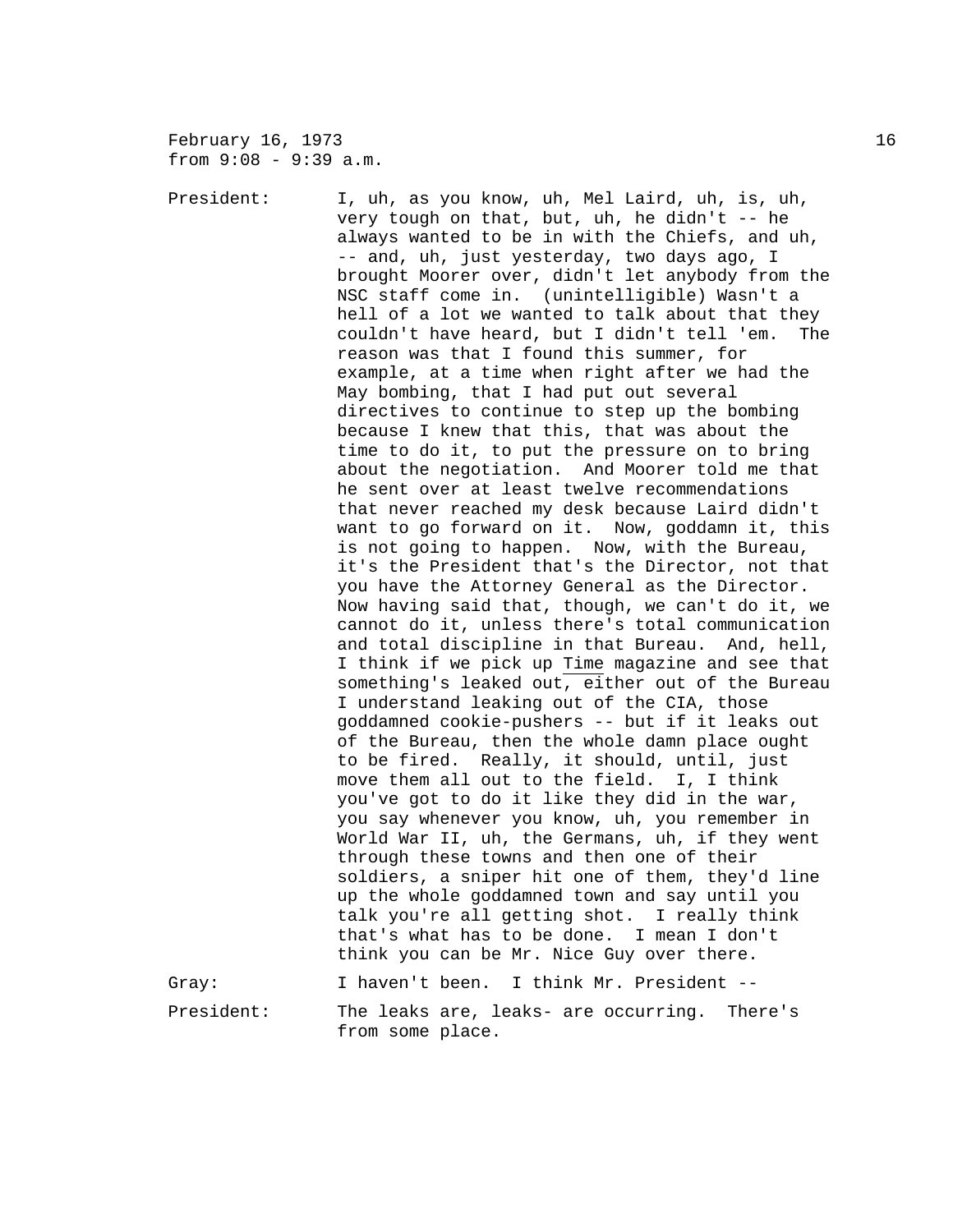| February 16, 1973<br>from $9:08 - 9:39$ a.m. |                                                                                                                                                                                                                                                                                                                                                                                      | 17 |
|----------------------------------------------|--------------------------------------------------------------------------------------------------------------------------------------------------------------------------------------------------------------------------------------------------------------------------------------------------------------------------------------------------------------------------------------|----|
| Gray:                                        | That's right, from some place, but as to<br>discipline, I have done things with regard<br>to discipline that Mr. Hoover didn't dare to<br>do. I took on Grap, and I met him face to<br>face, and I threw him right out of the<br>Federal Bureau of Investigation.                                                                                                                    |    |
| President:                                   | Sure.                                                                                                                                                                                                                                                                                                                                                                                |    |
| Gray:                                        | These guys know they can't lie                                                                                                                                                                                                                                                                                                                                                       |    |
| President:                                   | (Unintelligible)                                                                                                                                                                                                                                                                                                                                                                     |    |
| Gray:                                        | to me like they used to lie to Hoover.                                                                                                                                                                                                                                                                                                                                               |    |
| President:                                   | (unintelligible). I m I'm not really<br>referring to that kind of stuff.                                                                                                                                                                                                                                                                                                             |    |
| Gray:                                        | Mm hm.                                                                                                                                                                                                                                                                                                                                                                               |    |
| President:                                   | Frankly, I am referring to discipline of the<br>highest sensitivity involving what may be<br>political matters.                                                                                                                                                                                                                                                                      |    |
| Gray:                                        | Oh, I know.                                                                                                                                                                                                                                                                                                                                                                          |    |
| President:                                   | partisan political matters. But I've got<br>to know, for example, what's going on, uh,<br>that, uh, even, uh, now on occasion, uh,<br>let's suppose something on the Pentagon<br>Papers leaks out, uh, let us suppose there's<br>a leak to a certain member of the press. I<br>gotta have a relationship here where you go<br>out and do something and deny on a stack of<br>Bibles. |    |
| Gray:                                        | Right.                                                                                                                                                                                                                                                                                                                                                                               |    |
| President:                                   | Okay.                                                                                                                                                                                                                                                                                                                                                                                |    |
| Gray:                                        | Right. And I understand.                                                                                                                                                                                                                                                                                                                                                             |    |
| President:                                   | You gotta get that 'cause I don't have<br>anybody else. I can't hire some asshole<br>from the outside.                                                                                                                                                                                                                                                                               |    |
| Gray:                                        | No. No.                                                                                                                                                                                                                                                                                                                                                                              |    |
| Ehrlichman:                                  | The, the relationship is a self-serving one<br>in a sense                                                                                                                                                                                                                                                                                                                            |    |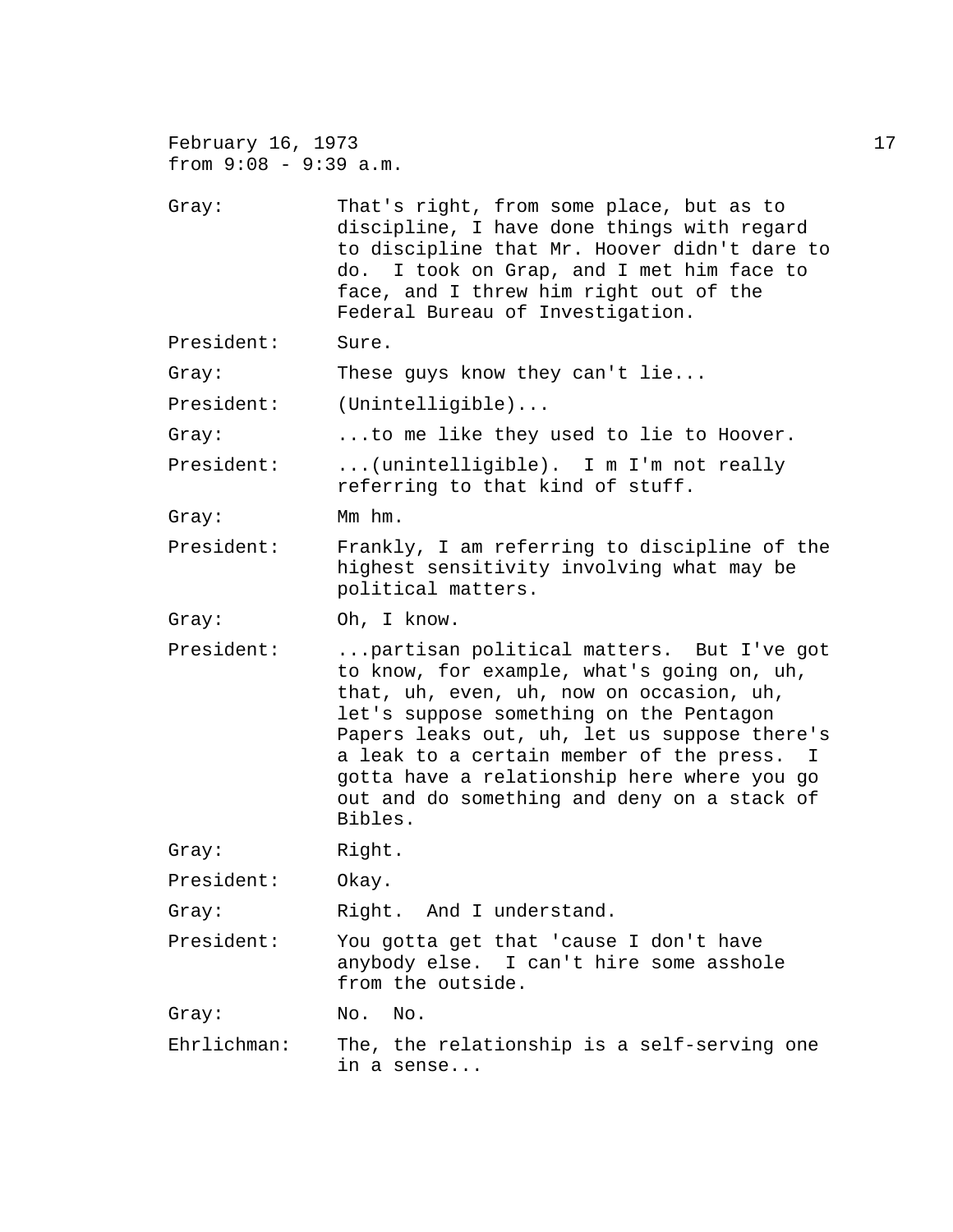| February 16, 1973<br>from $9:08 - 9:39$ a.m. |                                                                           | 18 |
|----------------------------------------------|---------------------------------------------------------------------------|----|
| Gray:                                        | Uh huh.                                                                   |    |
| Ehrlichman:                                  | and Hoover used to call                                                   |    |
| President:                                   | Assert.                                                                   |    |
| $Ehrlichman$ :                               | And say, uh, we've picked up something here<br>and, uh,<br>RESTRICTED-"B" |    |
| President:                                   | We knew, for example, let me tell you that                                |    |
|                                              | RESTRICTED-"B"                                                            |    |
|                                              | and so Hoover got us the<br>information.                                  |    |
| Ehrlichman:                                  | Very helpful to us to know.                                               |    |
| Gray:                                        | Mm hmm.                                                                   |    |
| President:                                   | See what I mean?                                                          |    |
| Gray:                                        | Mm hmm.                                                                   |    |
| President:                                   | RESTRICTED-"B"                                                            |    |
| Gray:                                        | Mm hmm.                                                                   |    |
| President:                                   | See? That's the kind of thing that we've<br>just gotta know.              |    |
| Ehrlichman:                                  | And, and                                                                  |    |
| President:                                   | We live in a dangerous world.                                             |    |
| Gray:                                        | Oh, I know that.                                                          |    |
| President:                                   | And, uh                                                                   |    |
| Ehrlichman:                                  | That's the enormously valuable part of this<br>relationship               |    |
| President:                                   | Yeah.                                                                     |    |
| Ehrlichman:                                  | for us.                                                                   |    |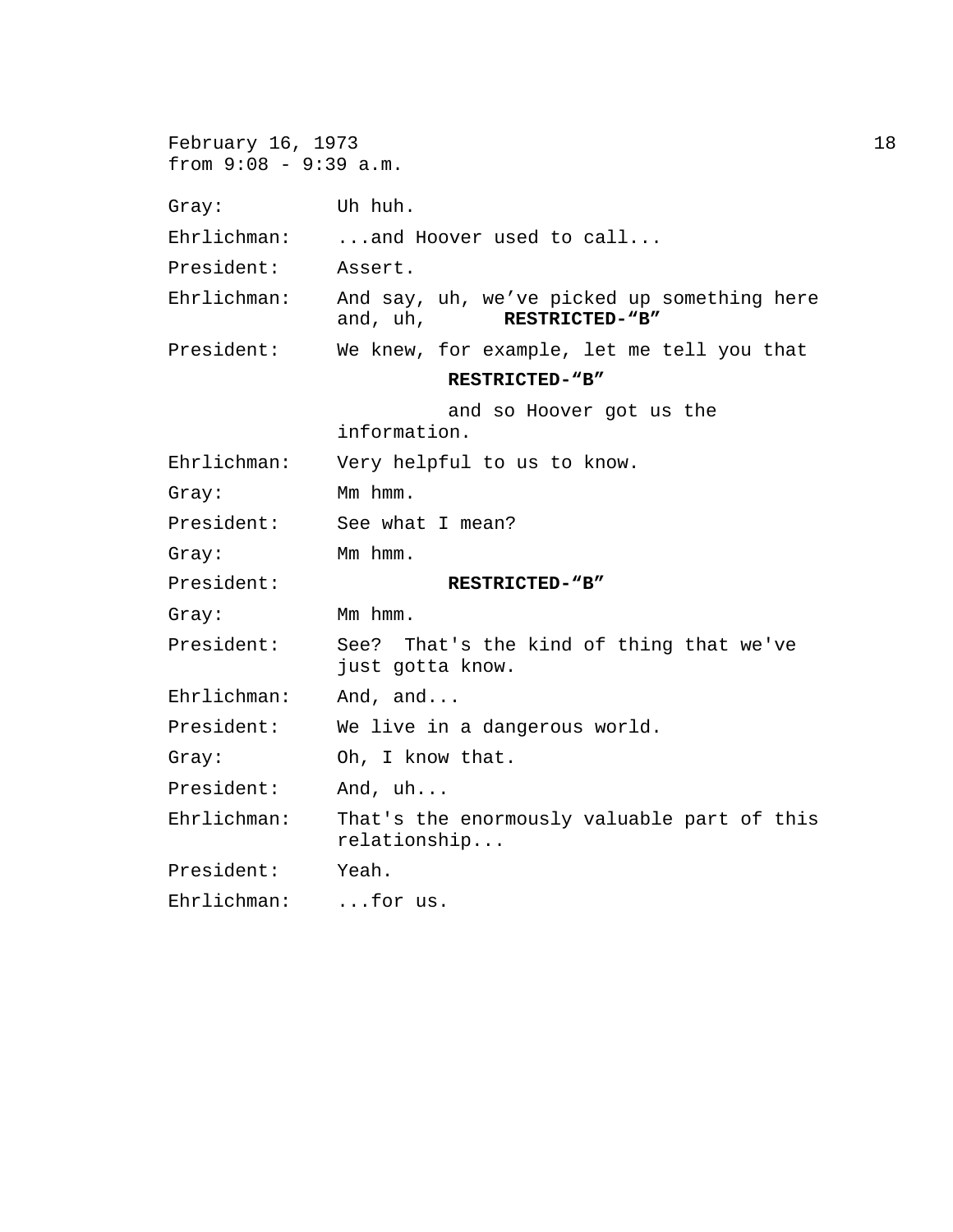February 16, 1973 19. The contract of the state of the state of the state of the state of the state of the state of the state of the state of the state of the state of the state of the state of the state of the state of th from  $9:08 - 9:39$  a.m. President: That's the kind of thing where you don't want to have that done by Felt or whoever is down the line. I mean you just, if you have to identify it, by, you say **RESTRICTED-"B"** Gray: Well, just like I was telling Chief (unintelligible)... President: **RESTRICTED-"B"** Gray: Yes sir. President: ... may be -- you it's that sort of,-. thing that --Hoover, of course, was a great cops and armed robbers guy in through the whole era. He was overly suspicious, actually. But that helped a bit, becaause as a result, he ha, -- he got us information, which is extremely helpful, because you see, these past four years have not been an easy - we've had almost the entire bureaucracy, including many in Defense who were opposed to what we were doing in Vietnam, opposed to Cambodia, opposed to Laos, opposed to May 8th, it worked, and of course when the whole time for the December bombing, uh, we, uh, -and incidentally, most of the White House staff was against it. Uh, they didn't go out and yap about it but they were against it. I understand that. My point is that with the media's against you, with the bureaucracy against you, uh, with the professors, uh, with the church people and the rest, let alone the Congress, it's a hard damn fight. Now at the present time, we've, uh, we've come through with that big issue, uh, come through rather well, and we have some allies from dif -- unexpected sources driving the goddamned media right up the wall. This POW (unintelligible) (unintelligible) well-- Gray: Um hmm.

President: Let me tell you, there were times an-an-and (stuttering) and, and, Lyndon Johnson told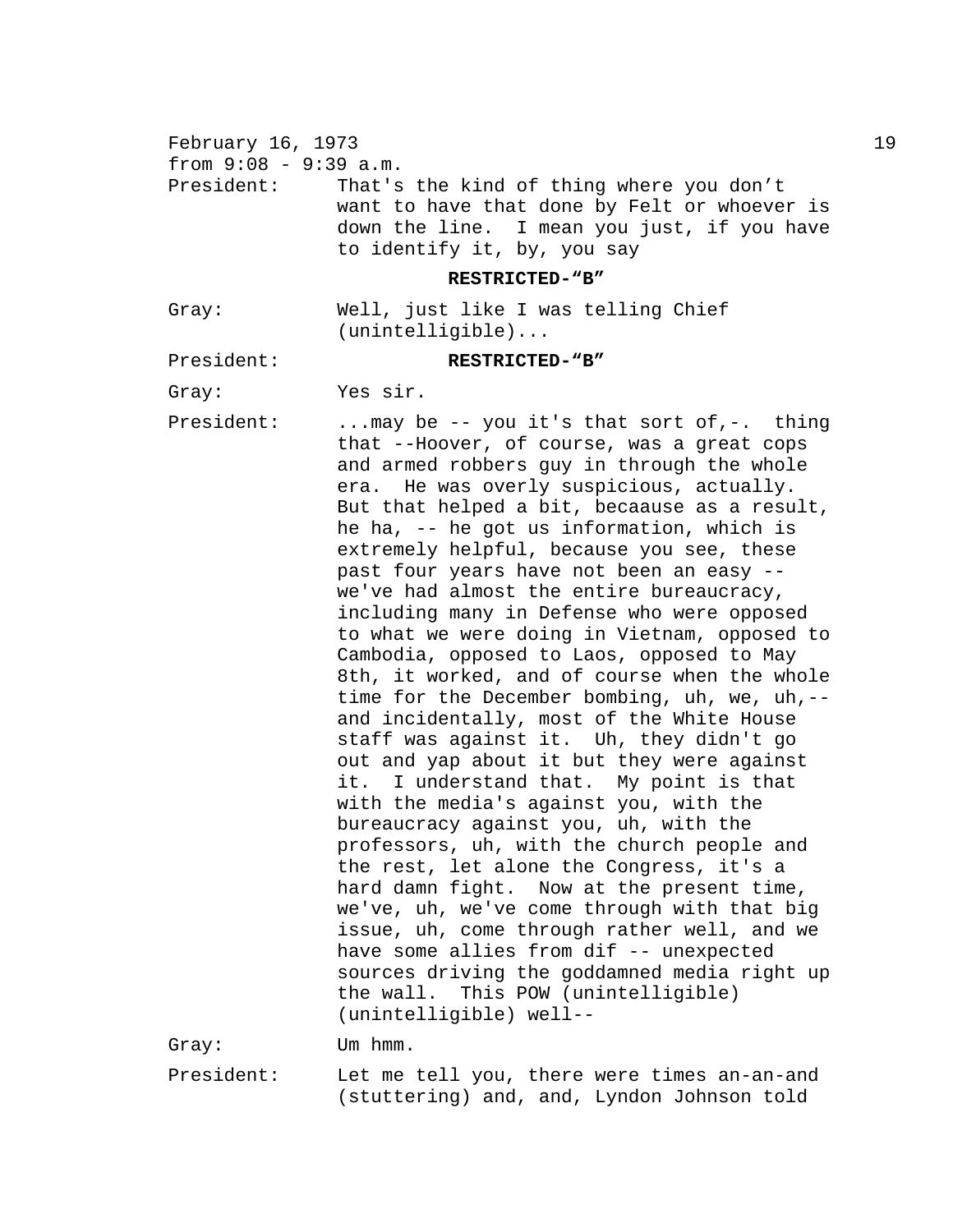me this same thing, when I felt that the only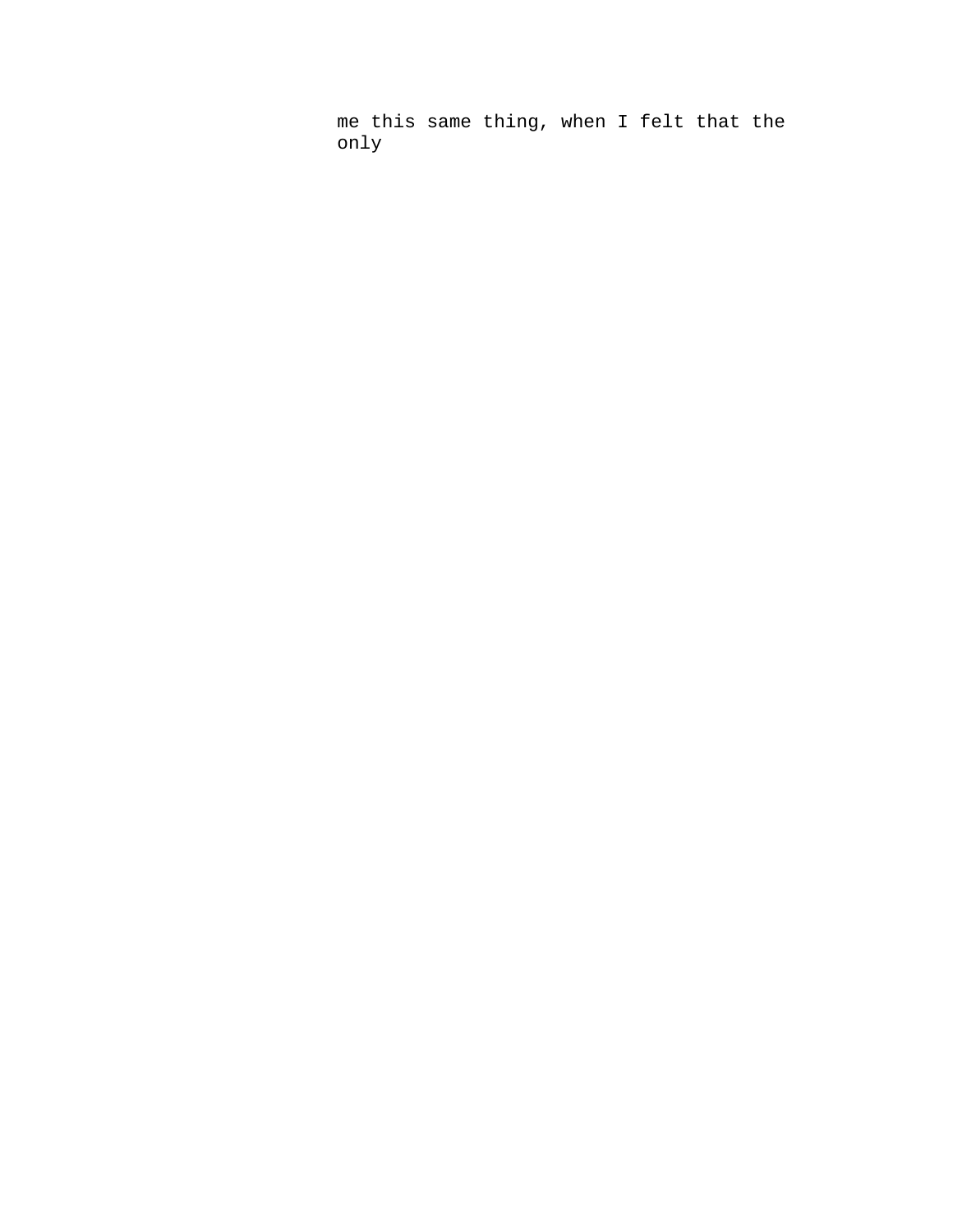February 16, 1973 20 from 9:08 - 9:39 a.m.

President: person in this goddamned government who

(cont.) was standing with me was Edgar Hoover. He was the only one.

Grav: Well, I was sure standing there with you all the way through it.

President: I'm sure of that, I'm sure of that. Now what did I mean (unintelligible). Now I don't mean Just coming in and saying "Now look Mr. President you're doin' great."

Gray: No, no.

President: He would often do that. But the point was that he would break his ass if lie saw something that was wrong, being done, if somebody was pissing on us, I mean, leaks,

Gray: Mm hmm.

- President: ...uh, that sort of thing. Not, not interfering with the rights of the press, not interfering with the, you know, the, you know all that crap.
- Gray: Right, right.
- President: The thing is, the thing is that, that in your case -- you see, the difficulty with, having someone, who's a, who is basically, as you are, a Nixon loyalist, and a friend, first of all they're gonna raise all kinds of (unintelligible) about that.

Gray: Sure, oh I know it.

President: Second, a Nixon loyalist and a friend feels generally, and I've found this to be true of half the Cabinet --he's gotta go, or bend over backwards to prove that he's neutral.

Gray: Hm.

President: We can't have that. Publicly you must do that. Publicly. But, privately what you've got to do is to do like Hoover. Now, the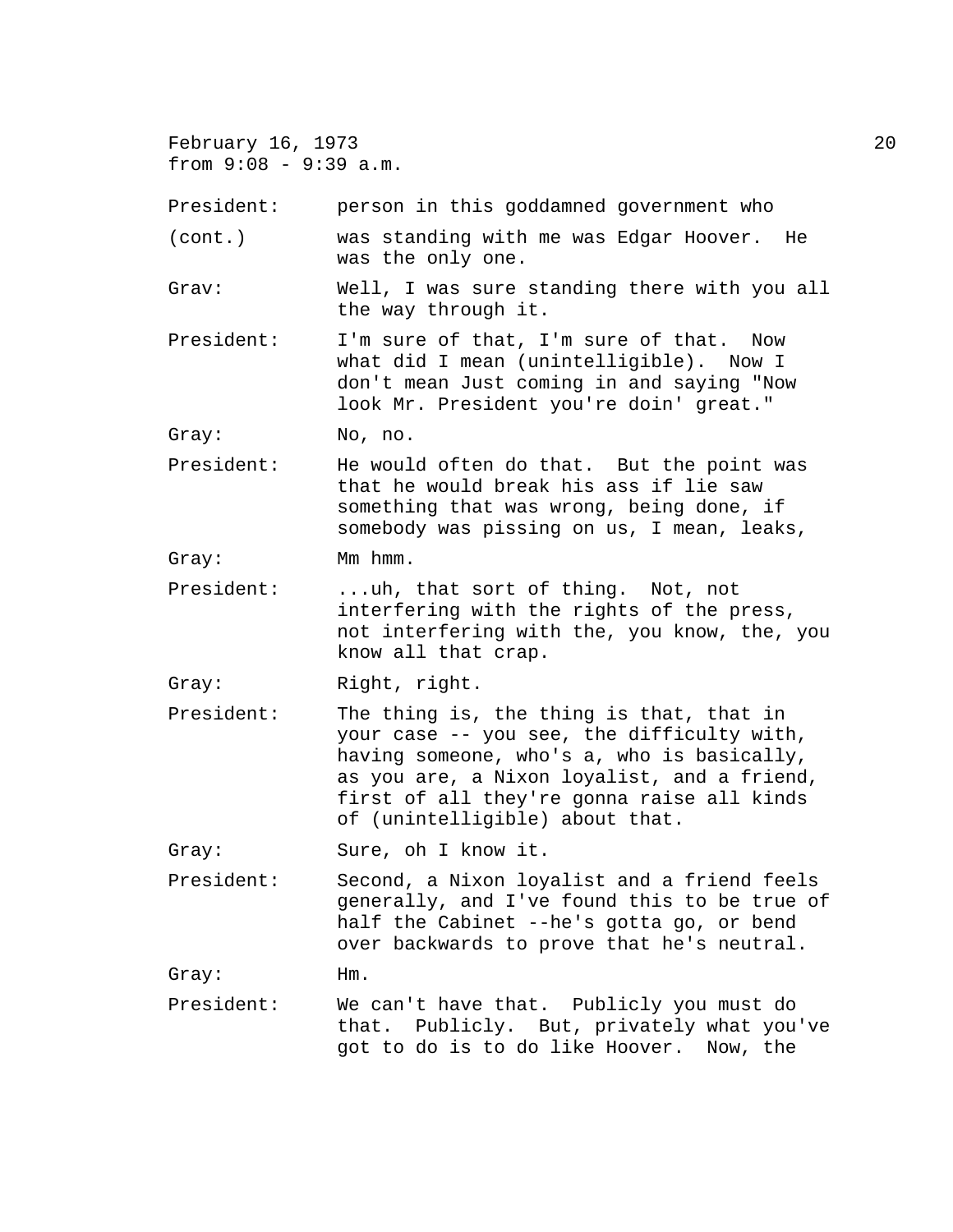February 16, 1973 21 from 9:08 - 9:39 a.m. President: reason Hoover's relation with me- was so (cont.) close, even closer than with Johnson, even though he saw Johnson more often, was that we started work in the Hiss case. He knew, that, uh, he could trust me, I knew I could trust him and as a result, he told me things that, uh, like this wiretap he told me about. (Unintelligible) Understand. My purpose in checking this wiretap business is not to put it out. I don't intend to put it out. But I damn well want to know who did it. See what I mean? I want to know who the Bureau to use and, and I want it know, should we it, see then you may find that whoever's the guilty one will put out the story... Gray: Um hmm. President ...and, that, uh, that, uh, he did and that, uh, will be useful. We'd like to know such things, that's the whole point. Not to just... Of course, Johnson should not have have done that. Gray: No question about it. President: Absolutely should not have wiretapped or, either the plane or the phones. The phones were done for sure, we, even De Loach has admitted that. But the planes, he denies now, Hoover told the plane, the cabin on my plane for the last two weeks of the campaign, they put it on the basis of Madame Chennault or some goddamn thing were tapped. What the hell do you think happened then? Every damn thing we had we didn't have any discussions about, political discussion, went to Johnson and you know what the hell he did with them, gave 'em to Humphrey. Gray: Humphrey. Sure. President: That kind of a game is a hell of a game. Gray: We could get, we could get positive evidence of that, we could nail Deke on that because I'm sure, from what checking I've done on this other thing that it came through Deke.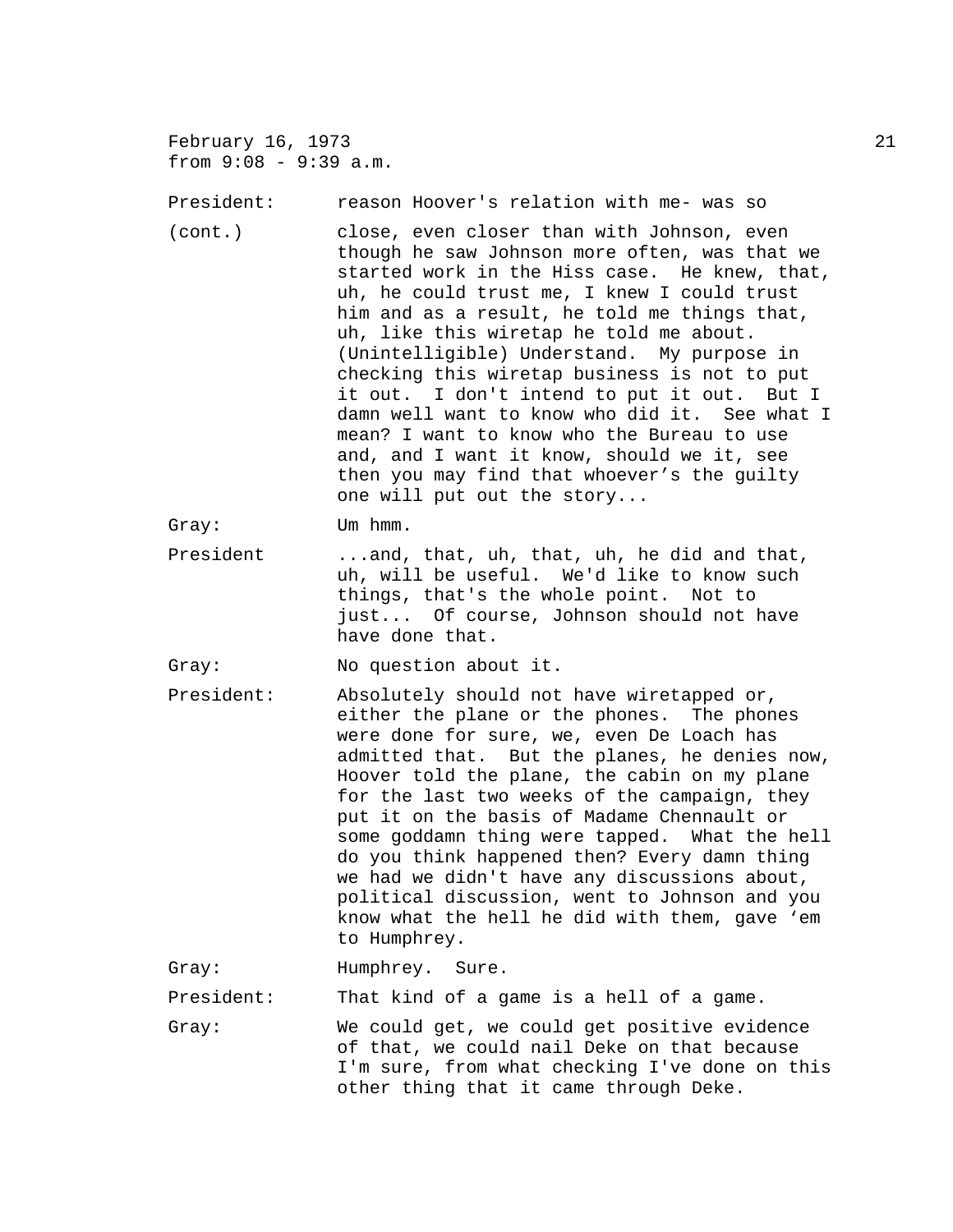February 16, 1973 22 from 9:08 - 9:39 a.m.

President: We just want to he sure. We want to know who did it, you know. Well let me say this, the, the the main thing, the main point is that, uh, as I said, the uh, the, I think it's gonna be a bloody confirmation...

Gray: Oh, I do, too.

President: I think, all right, I think, uh, we just wanted you to know that if, if you do go through it, you've got to be prepared to take the heat and get bloodied up. But if you do go through a bloody one, you do go through a bloody confirmation let's remember that you're probably going to be in probably for just four years.

Gray: That's right.

President: And they're gonna throw you out and then let's do some good for the country. As you know, I would never ask the Director of the Bureau to do anything that was wrong, I mean, but I am certainly going to have to ask the Director of the Bureau at times to do things that are going to protect the security of this country...

Gray: No problem.

President: ...this country, this, this bureaucracy, Pat, you know this, you known this Radford one, too, it's crawling with, Pat, at best, at best unloyal people and at worst treasonable people.

Gray: Treasonable people.

President: We have got to get them, break them.

Gray: Right, I know that. I agree.

President: The way to get them is through you. See?

Gray: I agree. I have no problems with that.

President: We have to pick up people, some people That's the price of--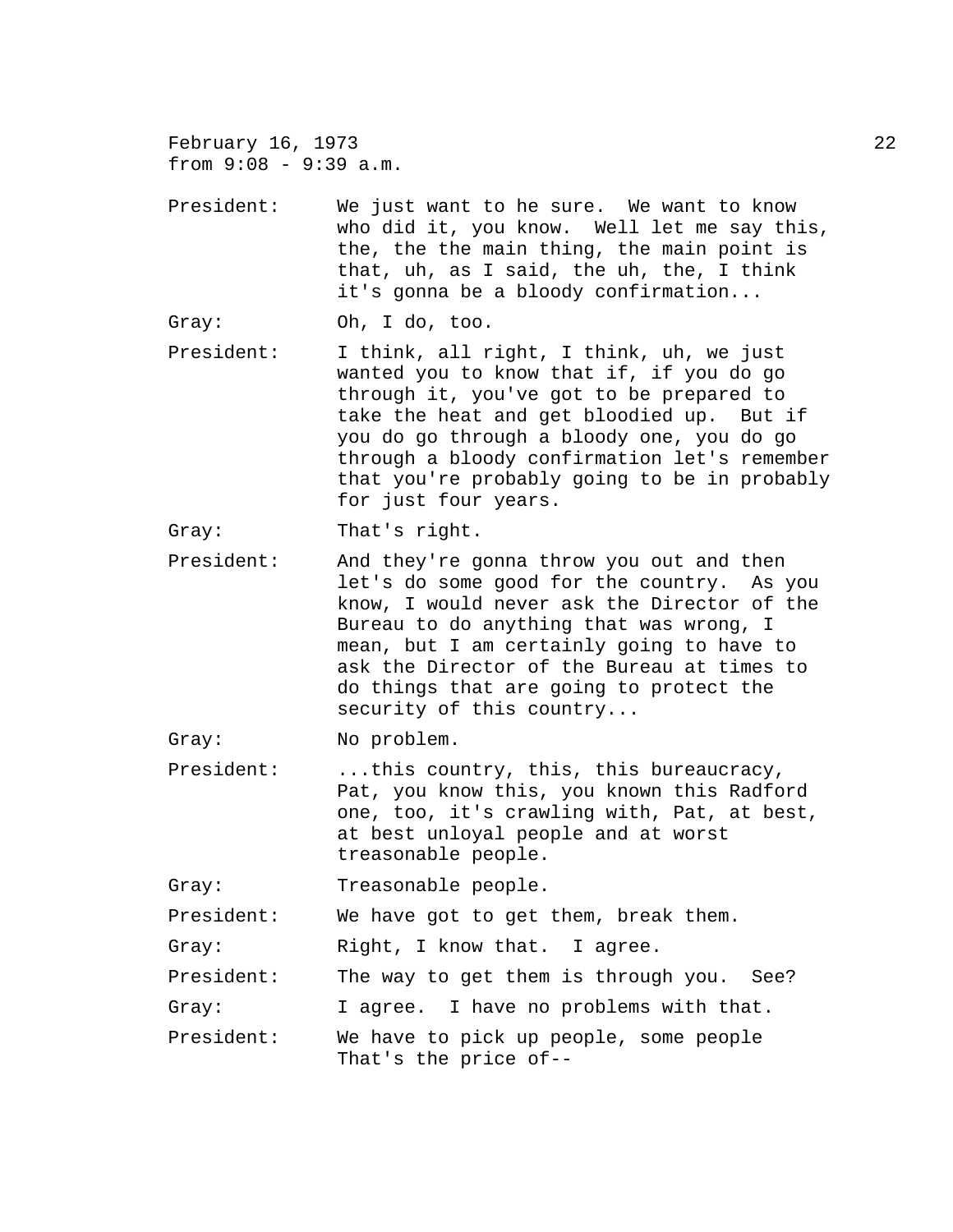February 16, 1973 23 from 9:08 - 9:39 a.m.

Gray: I would like to. I wish the one on Witten would have stuck -- the informant.

President: Witten -- Oh, Christ, that, I'm not concerned.

Gray: Small potatoes.

President: It isn't the press that bothers me, it's the people within the bureaucracy that bother me. Those are the ones that there's no excuse for leaks, right? So, we, I think, I think, under the circumstances., that, uh, it seems to me just, I've asked these questions only to be the devil's advocate, this morning, uh, I think that. uh, if you, you gotta make the decision, if you've got the health, if you've got the uh, the, the, uh, desire, uh, and also if you can, if you feel that you can have a, the kind of a relationship that we had with Hoover, which, of course, we can't, we shouldn't have had up to this point.

Gray: No.

President: And you can't have it (unintelligible) Well, except, from the moment you're nominated, I think you've gotta start crackin' the whip, having in mind the fact, having in mind the fact that, uh, always, that you don't want crack any whips that are gonna force some bastard to go out and testify against your nomination.

Gray: That's right. That's the thing.

President: So you've gotta be careful. But the moment you're confirmed then I think we've got to have the kind of relationship we had with Hoover. We had, I, on the other hand, we had, we knew everything because I knew everybody and they were supporting me. But then I think we've got to do that you've got to watch everything around the world, in your own shop, watch the papers and see (unintelligible) and when you think something's not right oh, for example, for Christ's sake, you can tail people, you know, from time to time.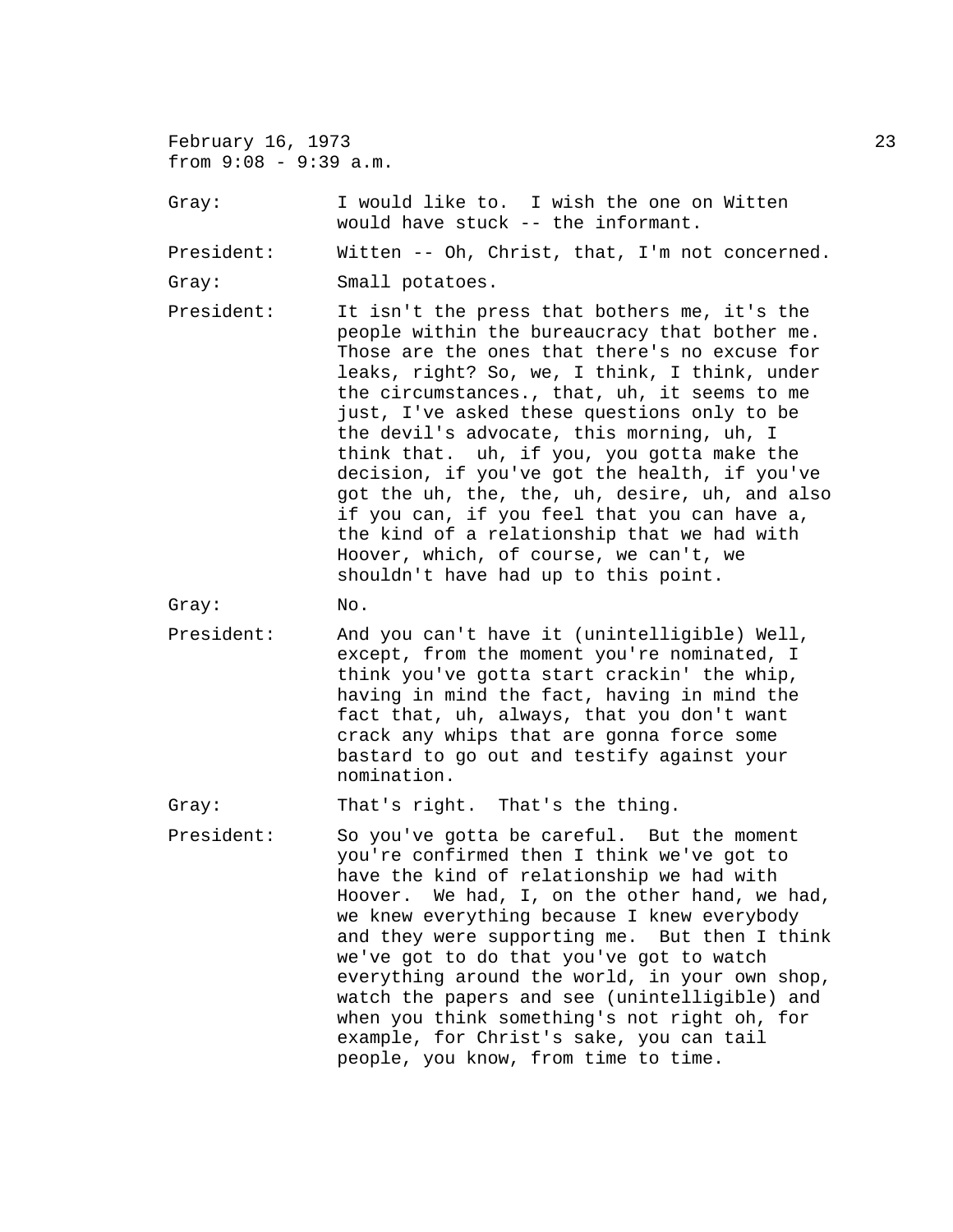February 16, 1973 24 from 9:08 - 9:39 a.m.

Gray: Sure. Sure.

President: Suppose we've got some jackass, in the State Department some assistant to the Secretary as we know is a little off, so you tail him.

Gray: Sure, we can launch an --

President: Right. You tail him because you're looking for the **RESTRICTED-"B"** right? Because you're doing it for his protection.

Gray: That's right.

President: That's the way Hoover did it.

- Gray: Sure, and those things can be done, can be done easily and, uh, can be done perfectly on the record, just like this thing was done here on...
- President: Well, we think of, uh, I think uh, think uh, I've talked, uh, I've, we've had the Court keep this very closely held, a major investment in it, John, uh, we know that the bloody uh, I one of the reasons, I'd say, as far as the Watergate, I'd rather throw it all out there and not be defensive. The other side of the coin is, we don't quite do this thing (unintelligible) they're gonna call you in on it.

Gray: That's right. Sure.

President: If, personal, hotter and hotter temper--The Ervin Committee will call you in.

Gray: Sure.

President: uh, so, uh, so that's the feeling we have. Now the question is, is to I guess you and John'll work that out, if, as to how and, when the announcement should be made.

Ehrlichman: Yeah.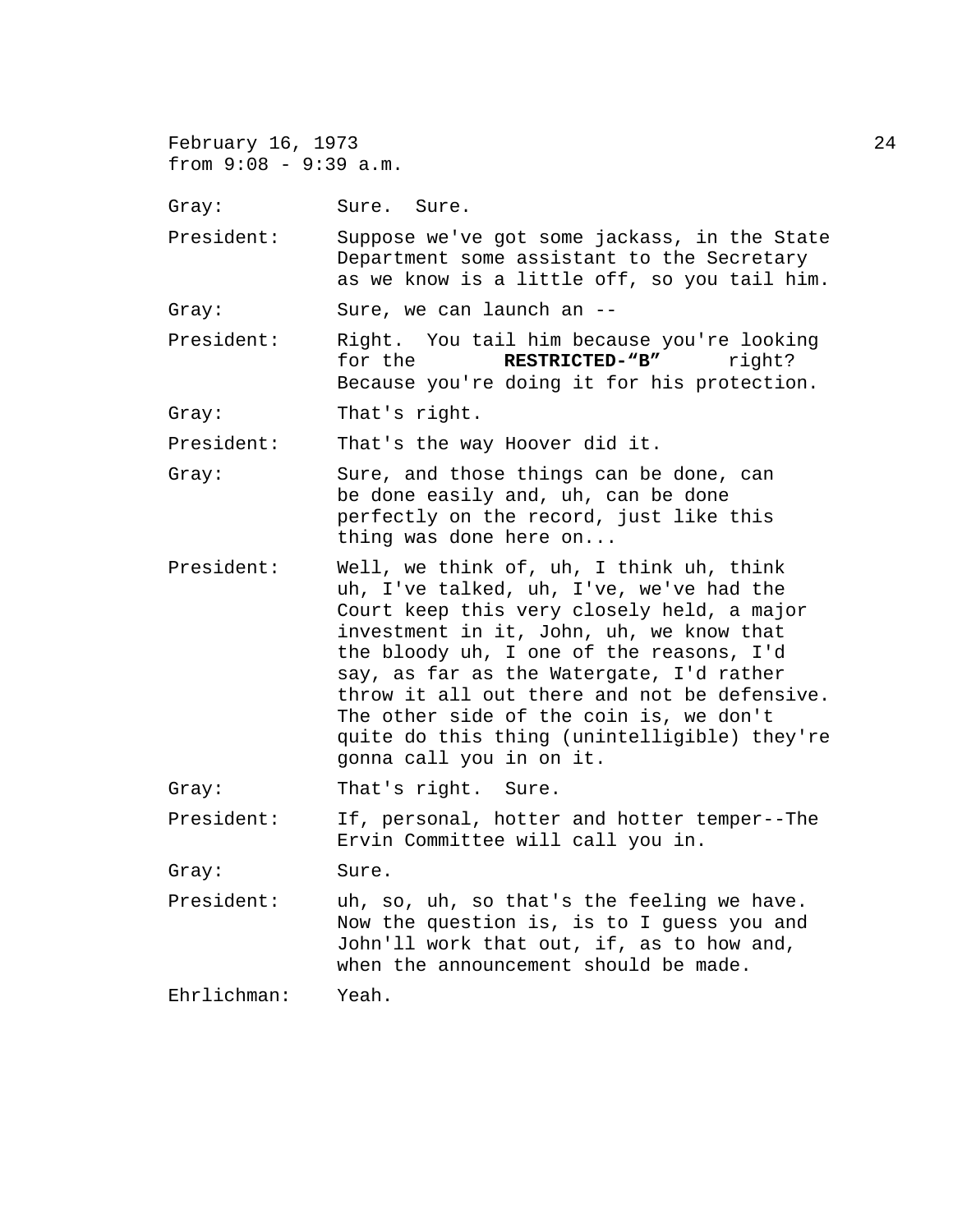February 16, 1973 25 from 9:08 - 9:39 a.m. President: How're your relations with Eastland? Gray: Very good. And was-- President: Is he for you? Gray: Very good, yes, I'm positive of that. President: Yeah. That's very important. Should--who else should be informed? Hruska, at least, Hruska? Ehrlichman: Well we've haven't told the Attorney General yet. (Laughter) President: Well hell the Attorney General, the Attorney General will support that. Ehrlichman: There's no question about that. Yes. President: Well, well, let us talk to him. Ehrlichman: We, I think we can get most of the clearances uh, uh, I don't know where Eastland is at the moment. President: Do you want me to tell him, er Pat, do you want me to tell the Attorney General? Ehrlichman: I think that'd be good. President: I'll tell him today. Gray: All right. President: So then what, when will we announce though, I want to get it done -- what do you mean clearances? Ehrlichman: Well, just this idea of contacting Eastland., and uh, uh Hruska...and uh, uh, I don't' know who else gets well (unintelligible) I imagine they'd be the only two. Gray: That'd be (unintelligible)